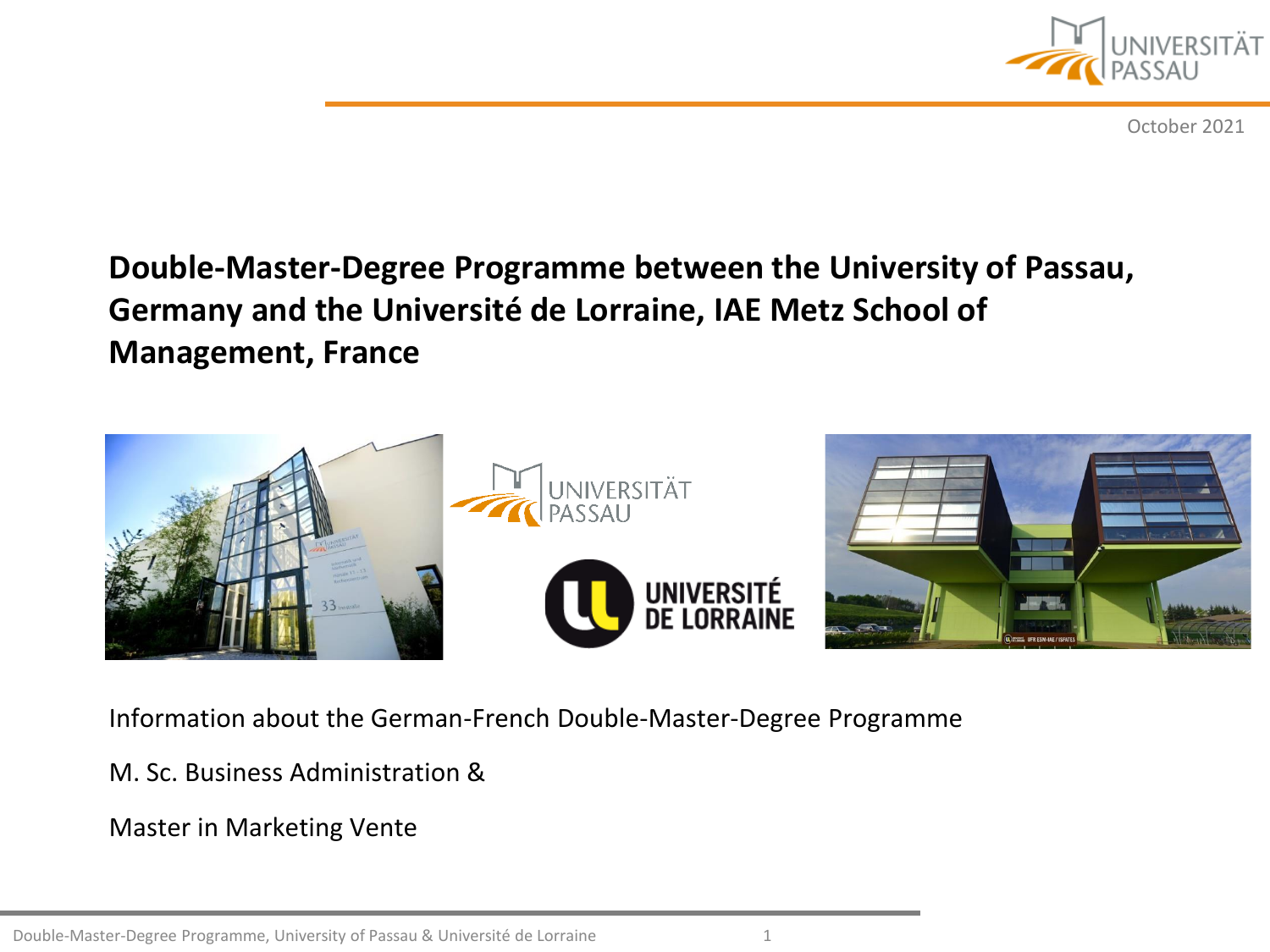<span id="page-1-0"></span>



[General Information about](#page-2-0) the Double Degree Program

[Station 1: University of](#page-6-0) Passau

[Station 2: Université](#page-12-0) de Lorraine

[Timeline and](#page-21-0) Application Process for Students from the University of Passau

[Timeline and](#page-27-0) Application Process for Students from the Université de Lorraine

[Student Fees, Costs](#page-30-0) and Scholarships

[Contact Information, Important](#page-33-0) Links, FAQ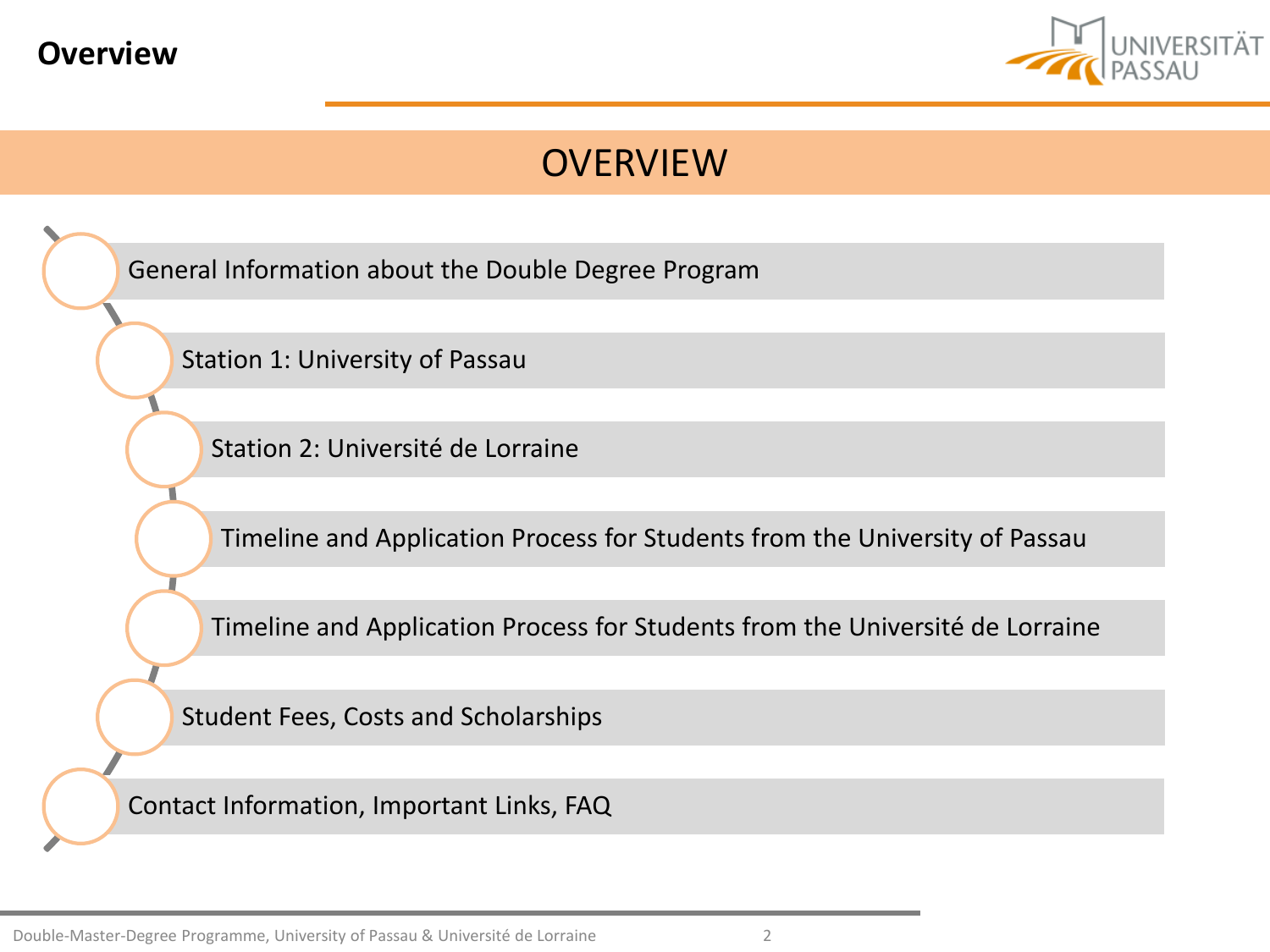<span id="page-2-0"></span>



[General Information about](#page-2-0) the Double Degree Program

[Station 1: University of](#page-6-0) Passau

[Station 2: Université](#page-12-0) de Lorraine

[Timeline and](#page-21-0) Application Process for Students from the University of Passau

[Timeline and](#page-27-0) Application Process for Students from the Université de Lorraine

[Student Fees, Costs](#page-30-0) and Scholarships

[Contact Information, Important](#page-33-0) Links, FAQ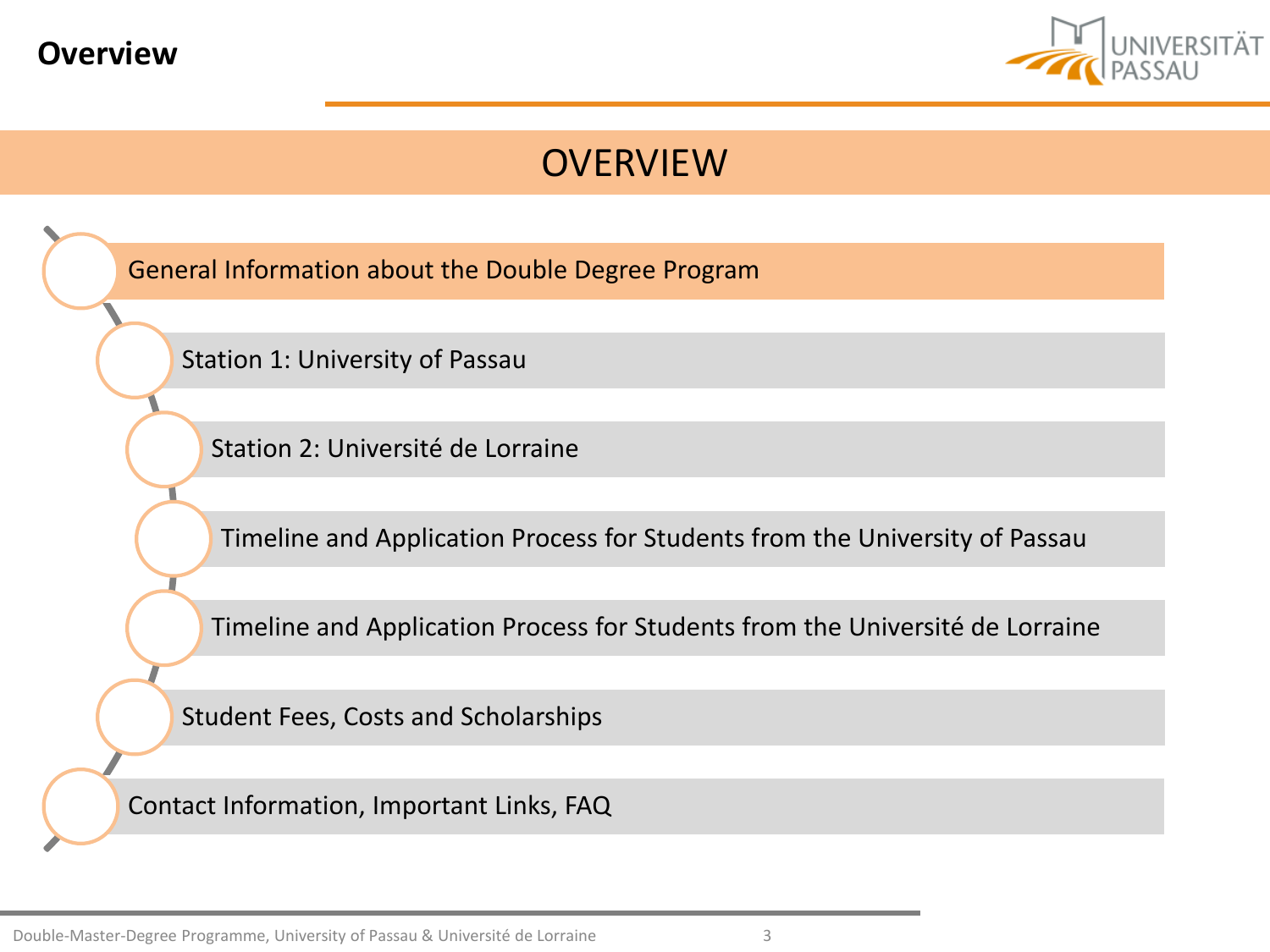

- The University of Passau is offering a joint **double-degree programme** with the Université de Lorraine, IAE Metz School of Management in France for Master students.
- Participating students can attain **two Master degrees**:
	- M.Sc. in Business Administration from the University of Passau with specialization in **International Management and Marketing** (IMM)
	- Master in Marketing Vente from the Université de Lorraine with specialization in one of the areas:
		- **Marketing Digital**
		- **Marketing et Développement des Produits**
		- **Marketing et Développement des Services Hôteliers**
- The programme starts with the 1<sup>st</sup> and 2<sup>nd</sup> semester at the University of Passau and continues with the **3 rd and 4th semester at the Université de Lorraine** for all participating students.
- Students need to have a proficiency in English (B2) as well as in the respective other foreign language (B2 in French/B2 in German).
- **Available places**: Up to 4 students per academic year and university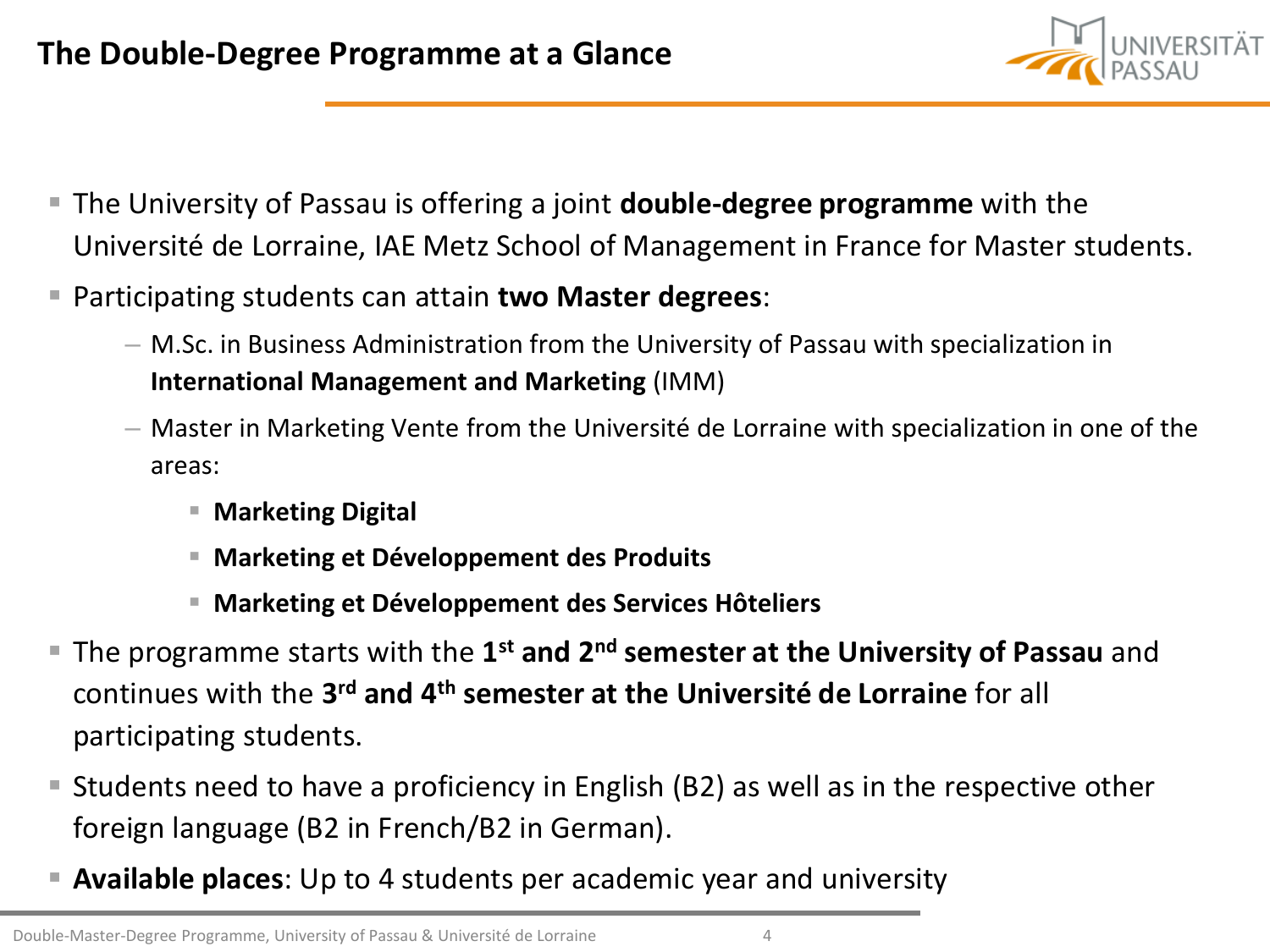



### **Language of instruction:**

- **Programme in Passau:** Lectures in German and English language
- **Programme in Metz:** Lectures in French and English language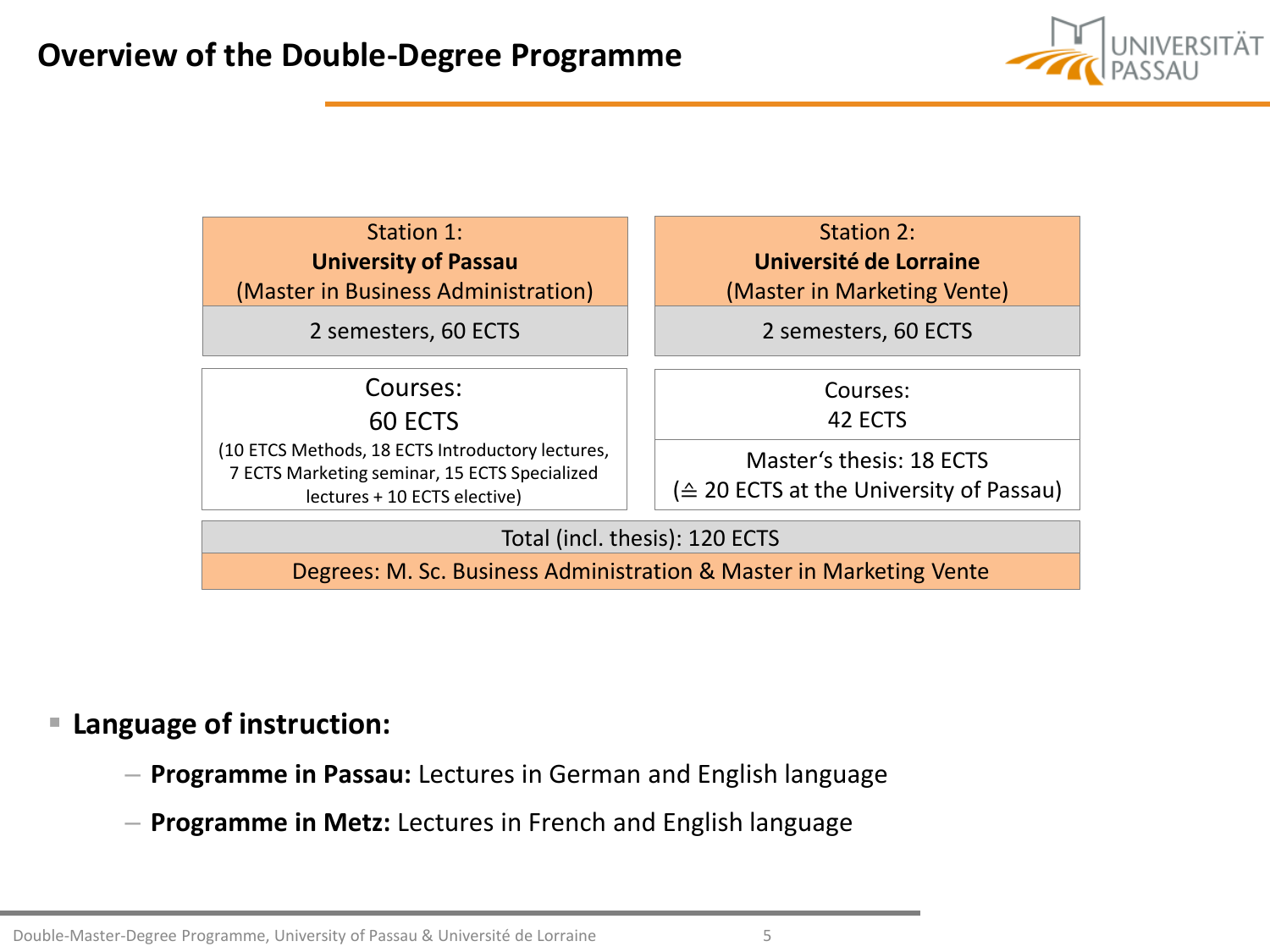

- **The Master's thesis is conducted under joint supervision** by the Université de Lorraine and the University of Passau, whereby the **first supervision** can be chosen among the supervisors proposed by the universities.
	- − **For German students:** If a **German supervisor** is chosen, the thesis has to be written **in English**. If a **French supervisor** is chosen, the thesis can be written either **in French or in English**.
	- − **For French students:** If a **French supervisor** is chosen, the thesis has to be written **in English**. If a **German supervisor** is chosen, the thesis can be written either **in German or in English**.
	- − In any case, the **oral defence** of the thesis is **in English**.
- The defence of the thesis will be conducted in France or in Germany (location changing annually) in presence of the responsible tutors of both universities via video conference.
- As the degree programme of the Université de Lorraine integrates a compulsory internship, the **topic of the Master's thesis** should relate to it. A **managerial problem of the company** has to be addressed via qualitative or quantitative methods following a scientific approach (i.e. a literature review, research questions or hypotheses respectively, method, results, recommendations, limits and perspectives for future research).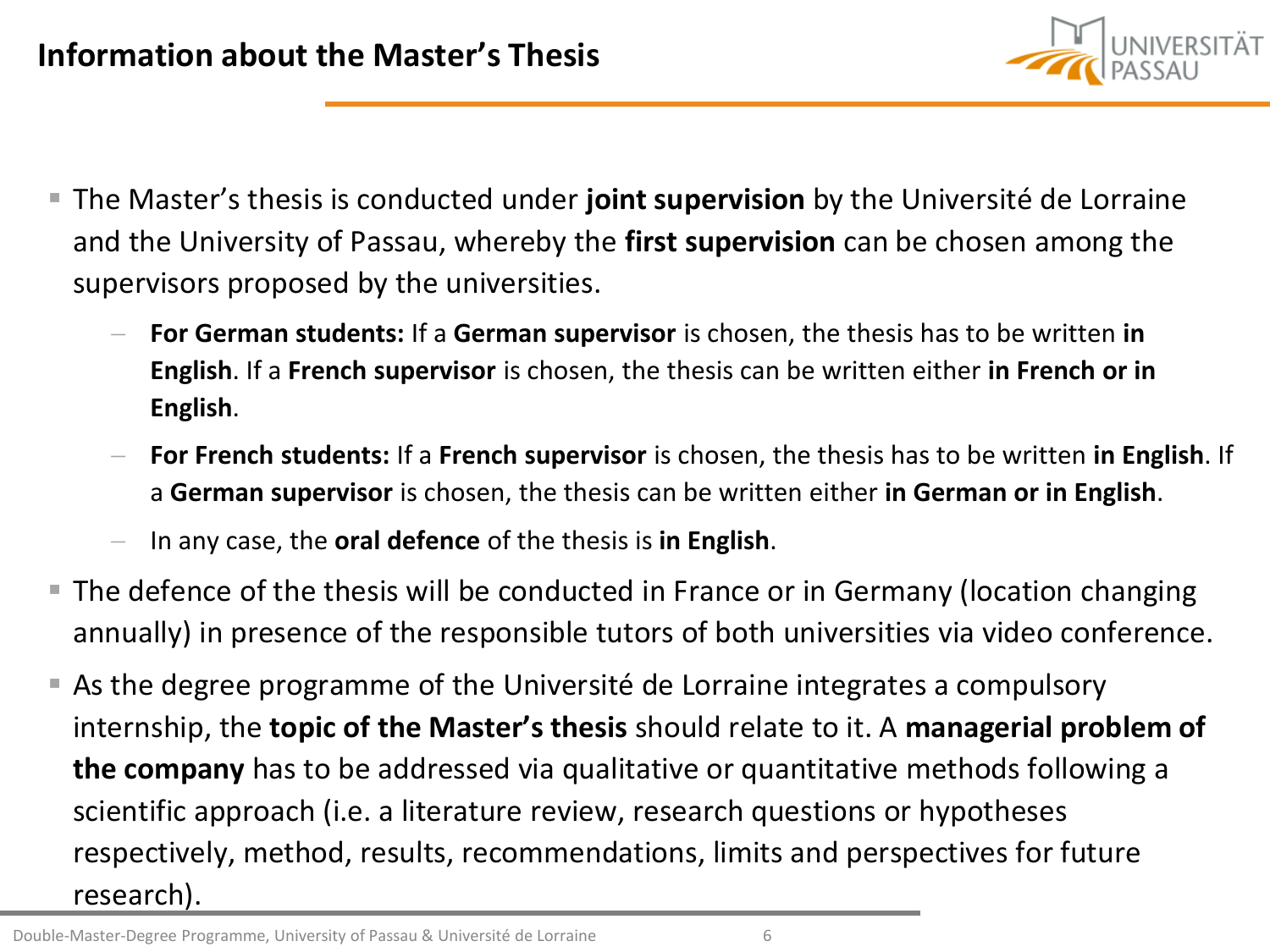<span id="page-6-0"></span>



[General Information about](#page-2-0) the Double Degree Program [Station 1: University of](#page-6-0) Passau [Station 2: Université](#page-12-0) de Lorraine [Timeline and](#page-21-0) Application Process for Students from the University of Passau [Timeline and](#page-27-0) Application Process for Students from the Université de Lorraine [Student Fees, Costs](#page-30-0) and Scholarships [Contact Information, Important](#page-33-0) Links, FAQ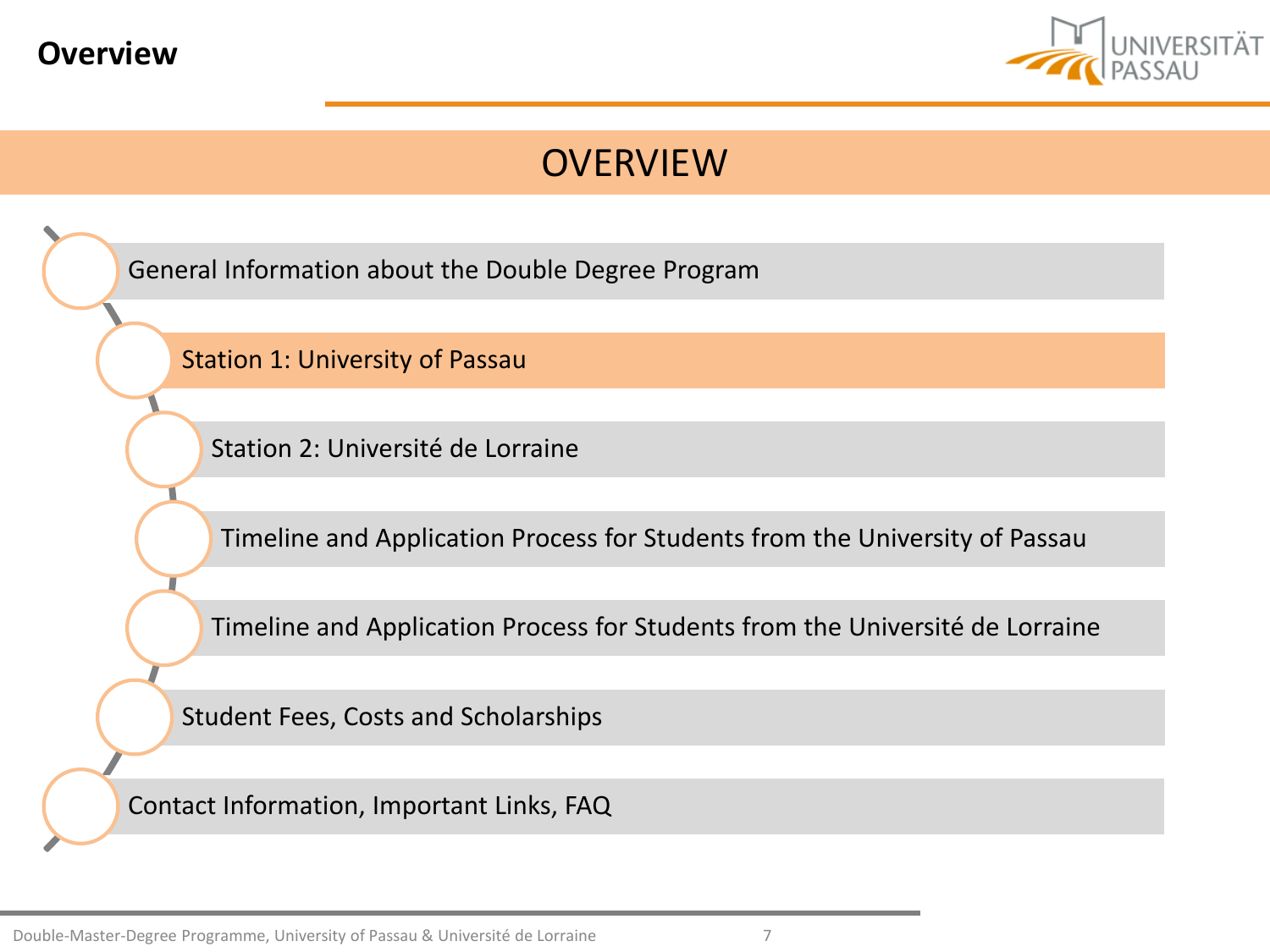- During the 1<sup>st</sup> and 2<sup>nd</sup> semester at the University of Passau, students have to attain a total of **60 ECTS.**
- For an accurate process, students have to adapt their course selection to the following requirements from their  $1<sup>st</sup>$  semester in Passau and plan accordingly.
- The **courses** consist of three different **modules (methods, introductory and specialized lectures)** in which students have to achieve a **certain amount of ECTS**:

|                                |                                                | Remaining courses (either<br>introductory or specialized) |  |  |
|--------------------------------|------------------------------------------------|-----------------------------------------------------------|--|--|
| <b>Methods</b><br>("Methoden") | <b>Introductory lectures</b><br>("Grundlagen") | <b>Specialized lectures</b><br>("Vertiefung")             |  |  |
| 10 ECTS                        | Marketing seminar<br>18 ECTS<br>7 ECTS         |                                                           |  |  |
|                                |                                                |                                                           |  |  |
|                                |                                                |                                                           |  |  |
|                                |                                                | Total: 10 ECTS                                            |  |  |
|                                |                                                |                                                           |  |  |

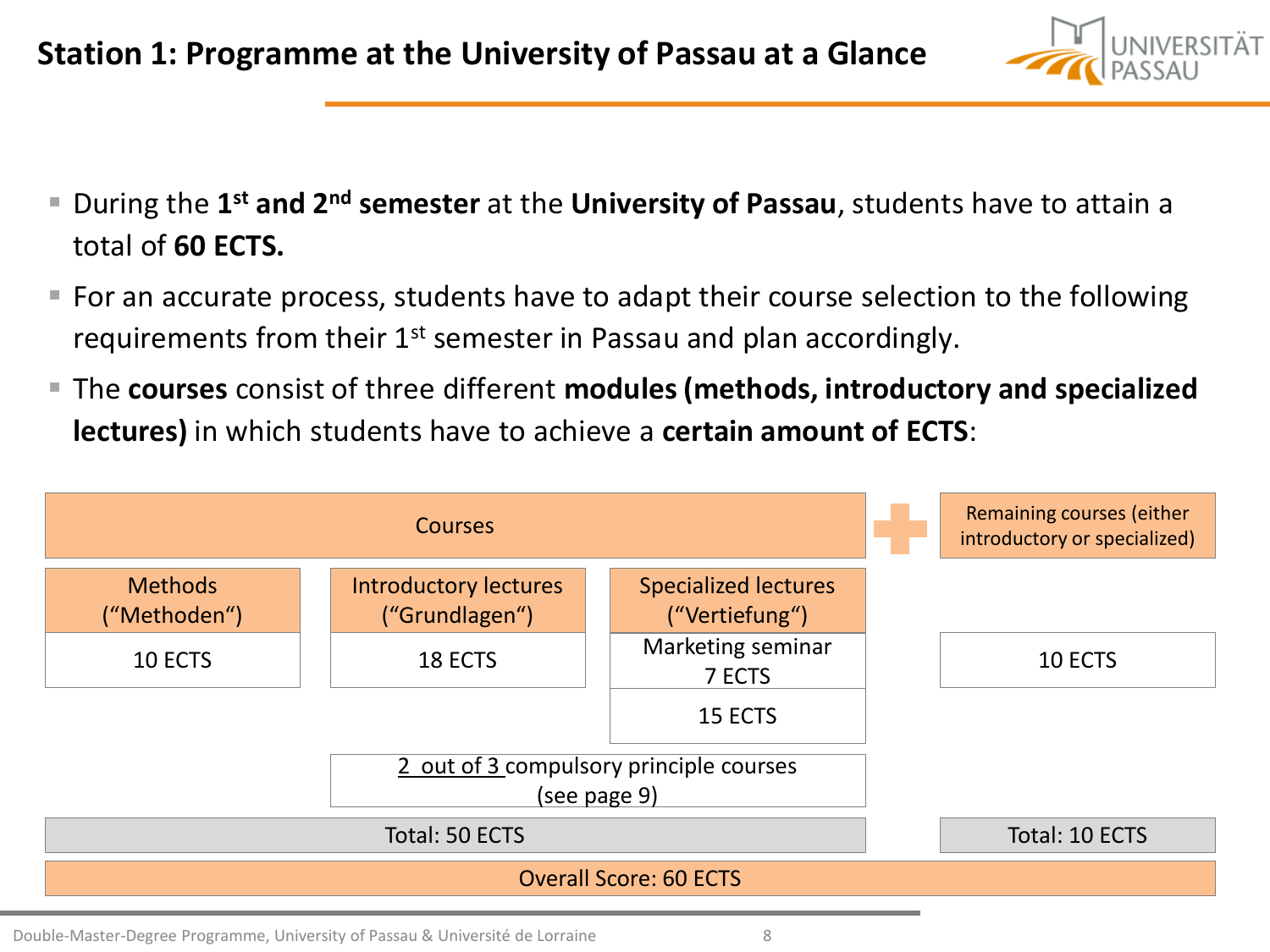### **Courses approved for the Double-Degree at the University of**



### **Passau: Courses (Method lectures, Marketing seminar)**

|                                                                   |                     |                                                                    |                     | <b>Turnus</b>      |                    |
|-------------------------------------------------------------------|---------------------|--------------------------------------------------------------------|---------------------|--------------------|--------------------|
| <b>Module</b>                                                     | Course no.          | <b>Courses</b>                                                     | <b>ECTS</b> credits | <b>Winter term</b> | <b>Summer term</b> |
|                                                                   |                     | 10 ECTS for methods are compulsory: Choose two resp. three courses |                     |                    |                    |
|                                                                   | 35500               | <b>Multivariate Verfahren</b>                                      | 5                   | X                  |                    |
|                                                                   | 35777               | Methoden der Ökonometrie I / Econometric Methods                   | 5                   | X                  |                    |
| 35621<br><b>Methods</b>                                           |                     | Computational Statistics - Regression in R                         | 3                   | X                  | X.                 |
|                                                                   | <b>AND</b><br>35622 | <b>AND</b><br>Computational Statistics - Statistical Learning in R | $+$<br>3            | X                  | $\mathsf{X}$       |
|                                                                   | 35610               | Paneldatenanalyse                                                  | 5                   |                    | $\mathsf{X}$       |
| 7 ECTS for a marketing seminar are compulsory: Choose one seminar |                     |                                                                    |                     |                    |                    |
| <b>Marketing</b>                                                  | 33901               | Masterseminar Marketing (Marketing & Services)*                    |                     | X                  | X.                 |
| seminar                                                           | 34520               | Masterseminar Marketing (Marketing & Innovation)*                  |                     | X                  | X                  |

\*marketing seminar strongly recommended for the summer term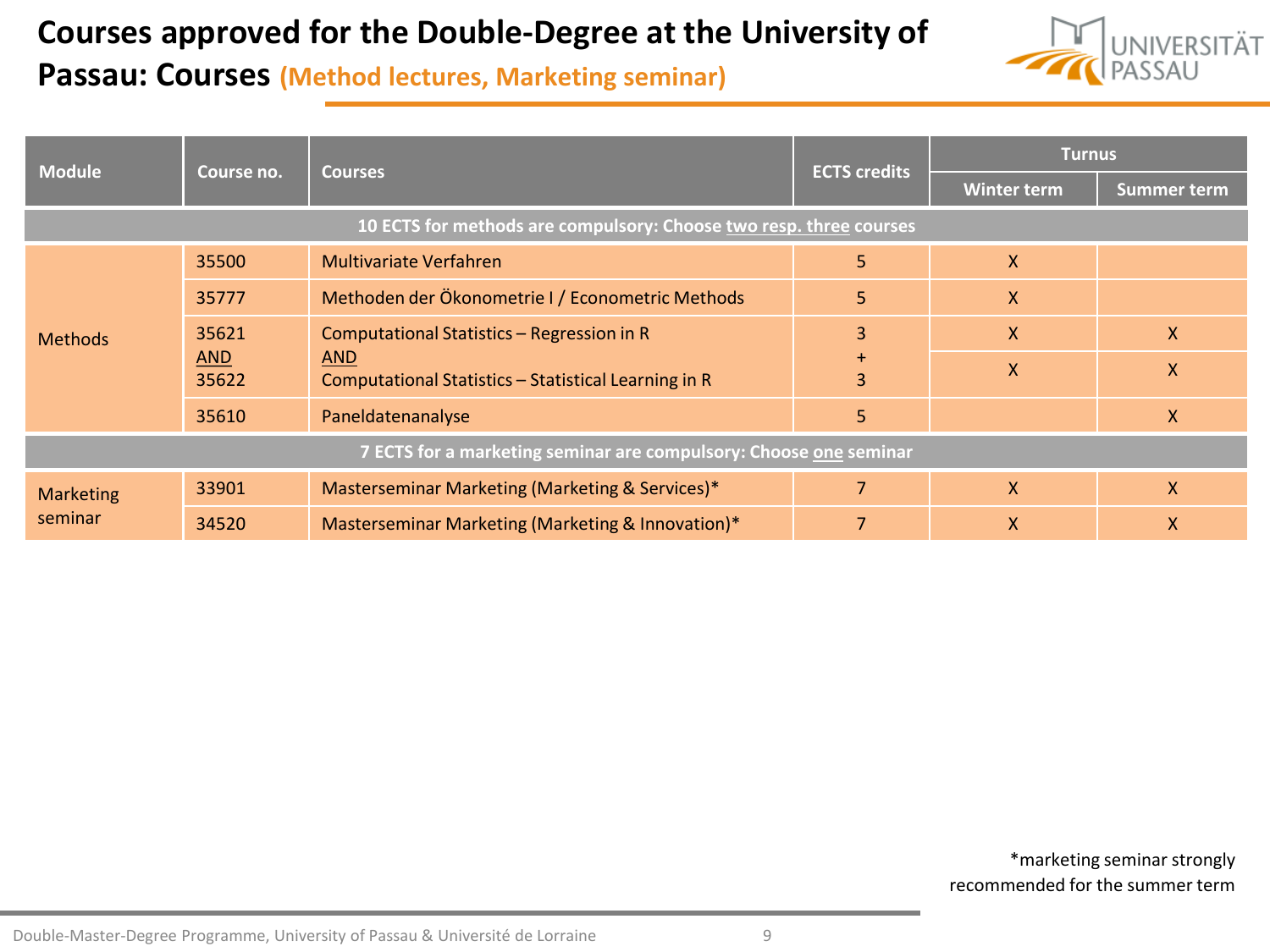### **Courses approved for the Double-Degree at the University of**



"Introductory/specialized lectures".

### **Passau: Courses (Introductory and/or Specialized lectures)**

| <b>Module</b>                            | <b>Course</b> |                                                                                                                                                |                     | <b>Turnus</b>                                        |                    |
|------------------------------------------|---------------|------------------------------------------------------------------------------------------------------------------------------------------------|---------------------|------------------------------------------------------|--------------------|
|                                          | no.           | <b>Courses</b>                                                                                                                                 | <b>ECTS credits</b> | <b>Winter term</b>                                   | <b>Summer term</b> |
|                                          |               | 18 ECTS for introductory lectures are compulsory: Choose four courses<br>15 ECTS for specialized lectures are compulsory: Choose three courses |                     |                                                      |                    |
| Compulsory<br>33820<br>principle courses |               | Produkt-, Marken- und Kommunikationsmanagement                                                                                                 | 5                   | every three semesters<br>(next time in winter 21/22) |                    |
| $2$ out of $3$<br>(introductory or       | 34540         | Kundenmanagement                                                                                                                               | 5                   | $\mathsf{X}$                                         |                    |
| specialized)                             | 34730         | Konsumentenverhalten                                                                                                                           | 5                   |                                                      | $\mathsf{X}$       |
|                                          | 11016A        | Sustainability & Business Ethics: Diskussion Ethischer Konzepte                                                                                | 3/5                 | $\mathsf{X}$                                         |                    |
| Introductory                             | 11016B        | Sustainability & Business Ethics: Nachhaltiges Management                                                                                      | 5                   | <i>irregular</i>                                     |                    |
| <b>lectures</b>                          | 33234         | Empirische Methoden für Masterstudierende im Bereich<br>Management, Personal und Information                                                   | 5                   | $\boldsymbol{X}$                                     | X                  |
|                                          | 32820         | <b>Organizational &amp; Competitive Strategy</b>                                                                                               | 5                   | $\mathsf{X}$                                         |                    |
|                                          | 32900         | <b>Strategy for High-Tech Startups</b>                                                                                                         |                     |                                                      | X                  |
| Introductory or                          | 33800         | Preismanagement                                                                                                                                | 5                   | every three semesters<br>(next time in winter 22/23) |                    |
| Specialized<br><b>lectures</b>           | 39754         | <b>International Cooperation and Networks</b>                                                                                                  | 5                   | $\mathsf{X}$                                         |                    |
|                                          | 39602         | <b>Electronic Markets</b>                                                                                                                      | 5                   | $\mathsf{X}$                                         |                    |
|                                          | 33214         | Entwicklung von Managementfähigkeiten                                                                                                          | 5                   | $\mathsf{X}$                                         |                    |
|                                          | 35621         | Computational Statistics - Regression in R *                                                                                                   | 3                   | $\mathsf{X}$                                         | X                  |

\* If the course is already credited as part of the module "Methods", it cannot additionally be credited as part of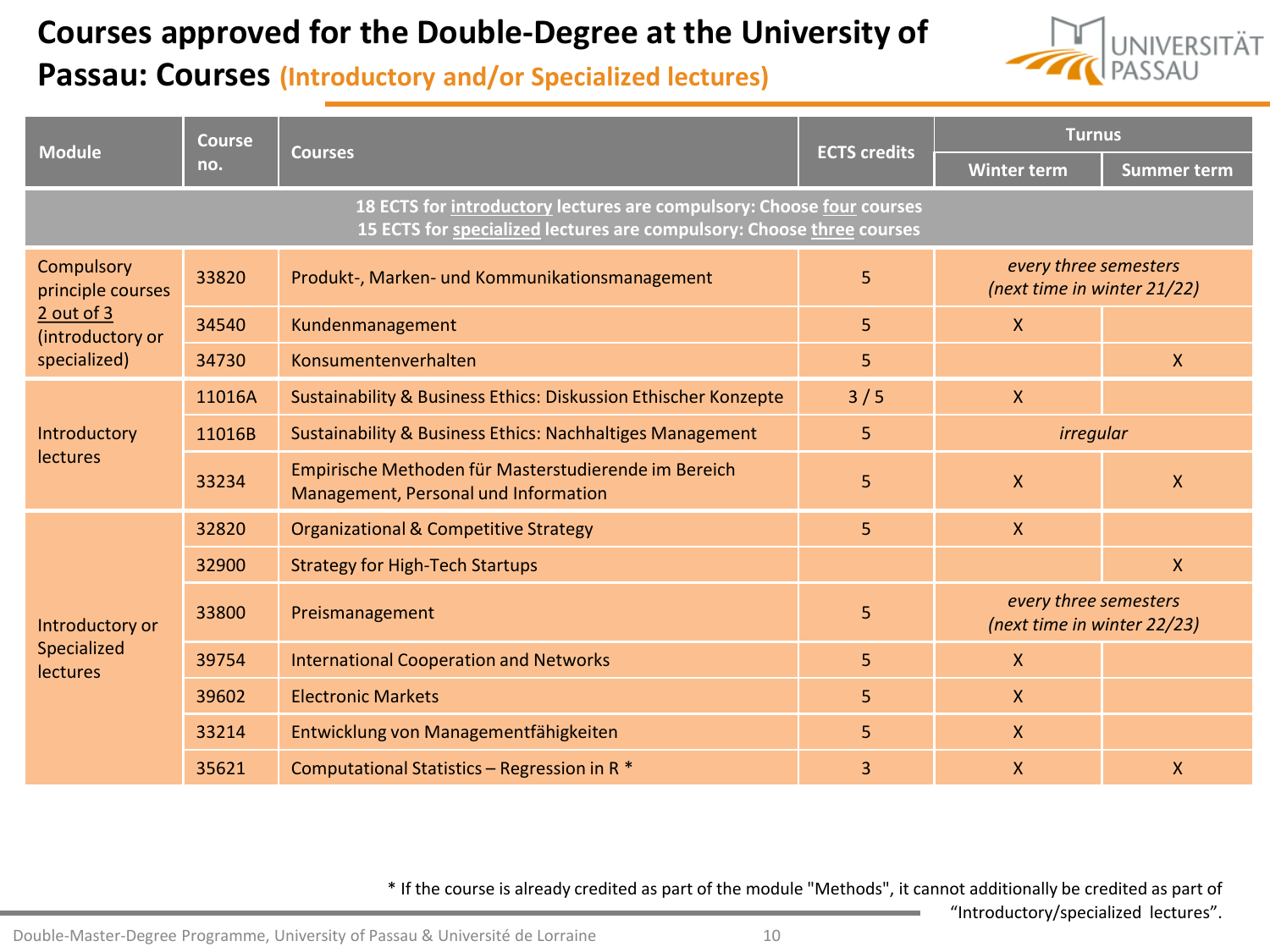### **Courses approved for the Double-Degree at the University of**



### **Passau: Courses (Specialized lectures)**

|               |                                             |                                                                                                                    |                                                   | <b>Turnus</b>      |                    |
|---------------|---------------------------------------------|--------------------------------------------------------------------------------------------------------------------|---------------------------------------------------|--------------------|--------------------|
| <b>Module</b> | Course no.                                  | <b>Courses</b>                                                                                                     | <b>ECTS credits</b>                               | <b>Winter term</b> | <b>Summer term</b> |
|               |                                             | continued                                                                                                          |                                                   |                    |                    |
|               | 33860                                       | Marktforschung                                                                                                     | 5 <sup>1</sup>                                    |                    | $\mathsf{X}$       |
|               | 48500                                       | <b>Interkulturelles Management</b>                                                                                 | 5                                                 |                    | X.                 |
|               | 32865                                       | 5-Euro-Business Wettbewerb                                                                                         | 5                                                 |                    | $\mathsf{X}$       |
| 33840         | <b>B2B Marketing &amp; Sales Management</b> | 5                                                                                                                  | every three semesters<br>(next time in summer 22) |                    |                    |
| Specialized   | 33160                                       | Organizational Behavior- Unternehmensführung und<br>Verhalten in Organisationen                                    | 5                                                 |                    | X                  |
| lectures      | 38608                                       | Advanced Strategic Sensitivity & Digitalization                                                                    | 5                                                 |                    | $\mathsf{X}$       |
|               | 35803                                       | Digitalisierung im Einzelhandel                                                                                    | 5                                                 | <i>irregular</i>   |                    |
|               | 38561                                       | Managing and Leading Strategic Innovation and Change                                                               | 5                                                 |                    | $\mathsf{X}$       |
|               | 38609                                       | Interdisziplinäre Ringvorlesung für Masterstudierende:<br><b>Fundamentals of Digitalization and Digital Trends</b> | 5                                                 |                    | X                  |
|               | 38611                                       | <b>Workshop: Managerial Communication</b>                                                                          | $\overline{2}$                                    | irregular          |                    |
|               | 33904                                       | <b>Praxisprojekt Marketing und Services</b>                                                                        | 5                                                 | irregular          |                    |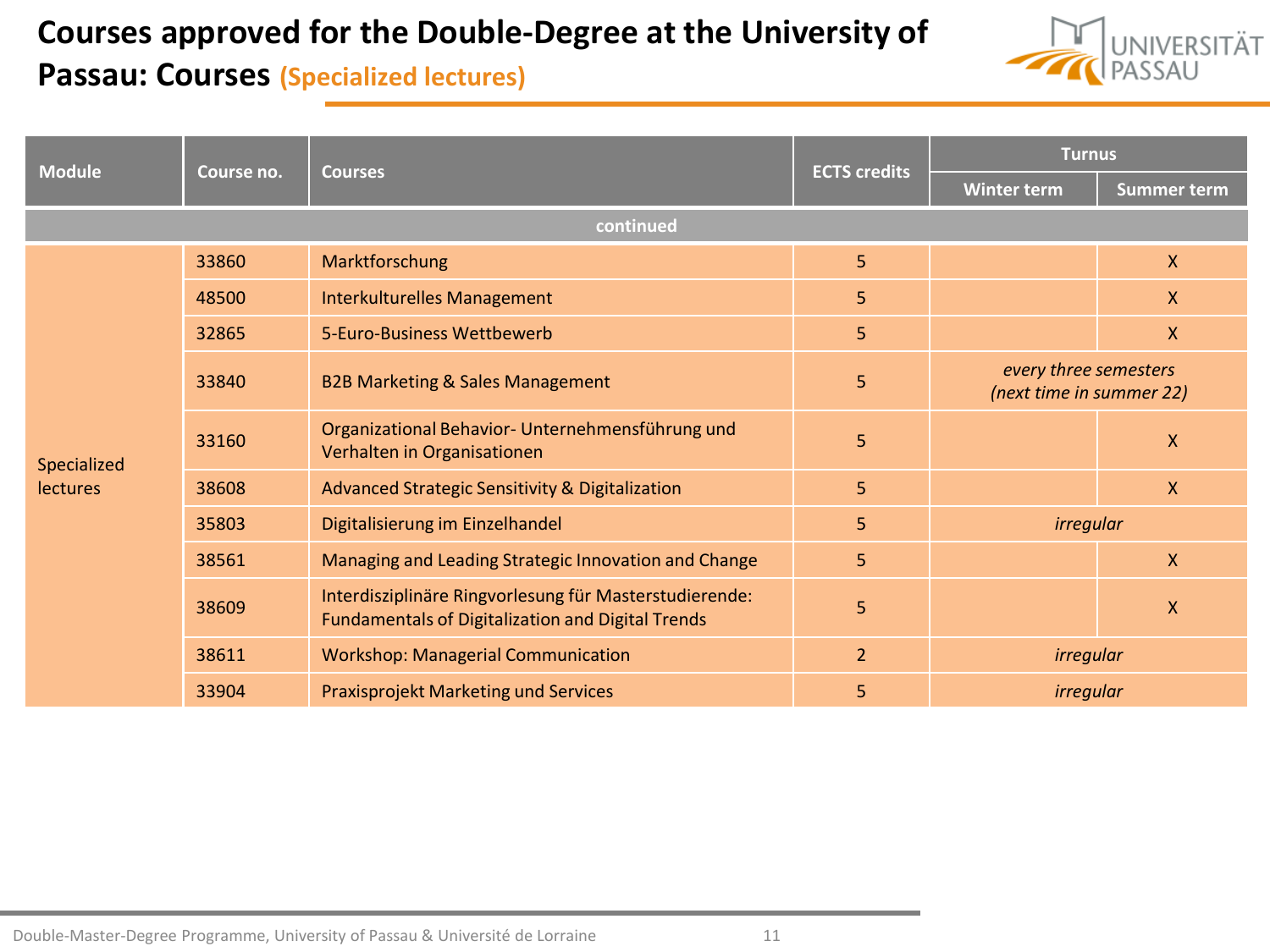### **Exemplary Study Plan\***



| Module                                     | Course<br>no.        | Winter term (1 <sup>st</sup> semester)           | <b>ECTS credits</b> |
|--------------------------------------------|----------------------|--------------------------------------------------|---------------------|
| <b>Methods</b>                             | 35500                | <b>Multivariate Verfahren</b>                    | 5                   |
|                                            | 35777                | Methoden der Ökonometrie I                       | 5                   |
| Compulsory principle course (introductory) | 34540                | Kundenmanagement                                 | 5                   |
|                                            | 32820                | <b>Organizational &amp; Competitive Strategy</b> | 5                   |
| Introductory<br><b>lectures</b>            | 39754                | <b>International Cooperation and Networks</b>    | 5                   |
|                                            | 33214                | Entwicklung von Managementfähigkeiten            | 5                   |
| <b>Total ECTS</b>                          |                      |                                                  | 30                  |
|                                            |                      |                                                  |                     |
| <b>Module</b>                              | <b>Course</b><br>no. | Summer term (2 <sup>nd</sup> semester)           | <b>ECTS credits</b> |
| Marketing seminar                          | 34520                | Masterseminar Marketing (Marketing & Innovation) | $\overline{7}$      |
| Compulsory principle course (specialized)  | 34730                | Konsumentenverhalten                             | 5                   |
|                                            | 33800                | <b>Interkulturelles Management</b>               | 5                   |
|                                            | 33860                | Marktforschung                                   | 5                   |
| <b>Specialized lectures</b>                | 33160                | <b>Organizational Behavior</b>                   | 5                   |
|                                            | 32900                | <b>Strategy for High-Tech Startups</b>           | 5                   |

Within two semesters students reach at least **60 ECTS in total:** 10 ECTS for methods, 18 ECTS for introductory lectures, 7 ECTS for the marketing seminar, 15 ECTS for specialized lectures and 10 ECTS for remaining courses.

> \*this is an exemplary study plan, students are allowed to choose lectures according to the special requirements of the joint double-degree and the course offer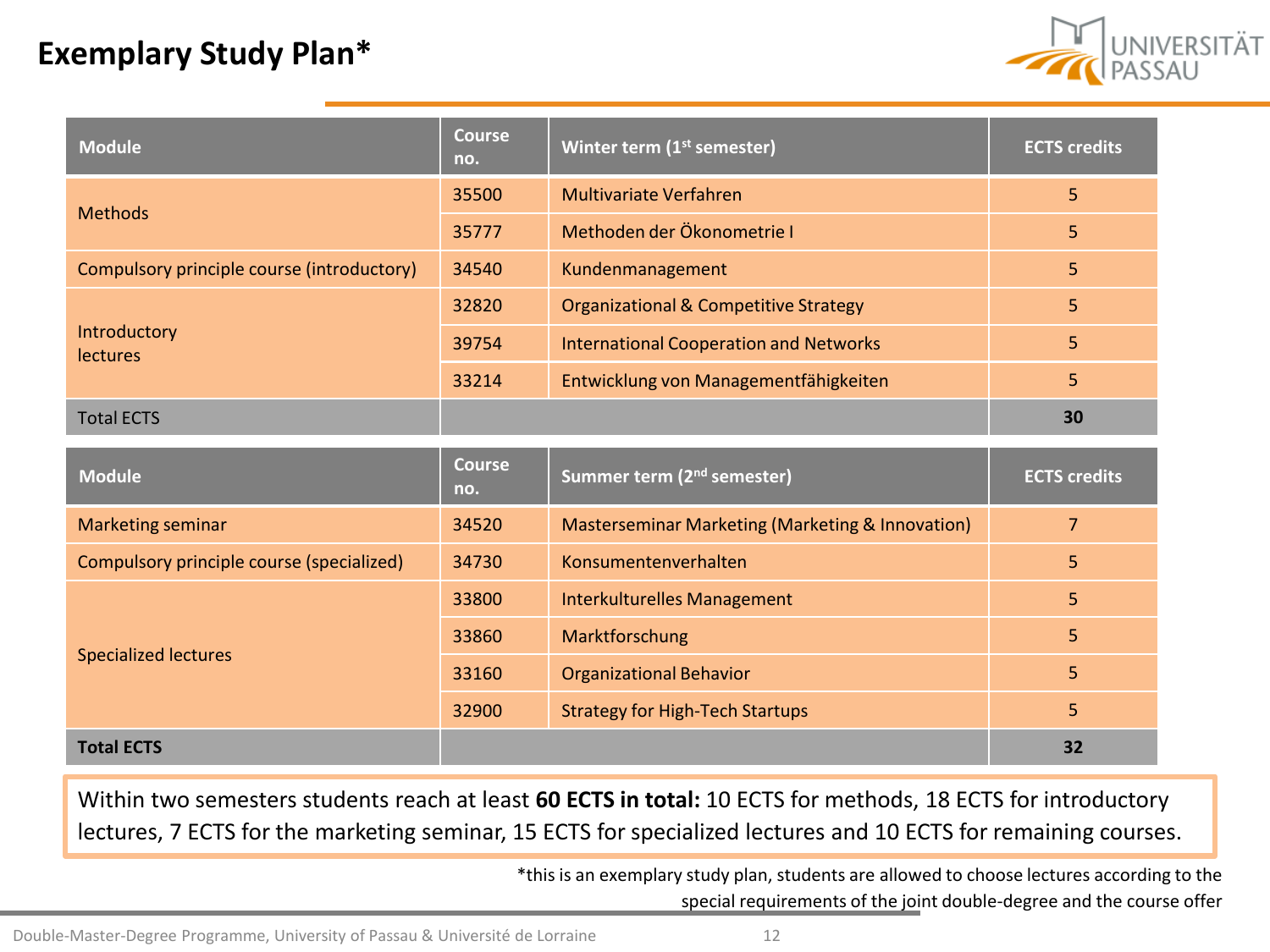<span id="page-12-0"></span>



[General Information about](#page-2-0) the Double Degree Program

[Station 1: University of](#page-6-0) Passau

[Station 2: Université](#page-12-0) de Lorraine

[Timeline and](#page-21-0) Application Process for Students from the University of Passau

[Timeline and](#page-27-0) Application Process for Students from the Université de Lorraine

[Student Fees, Costs](#page-30-0) and Scholarships

[Contact Information, Important](#page-33-0) Links, FAQ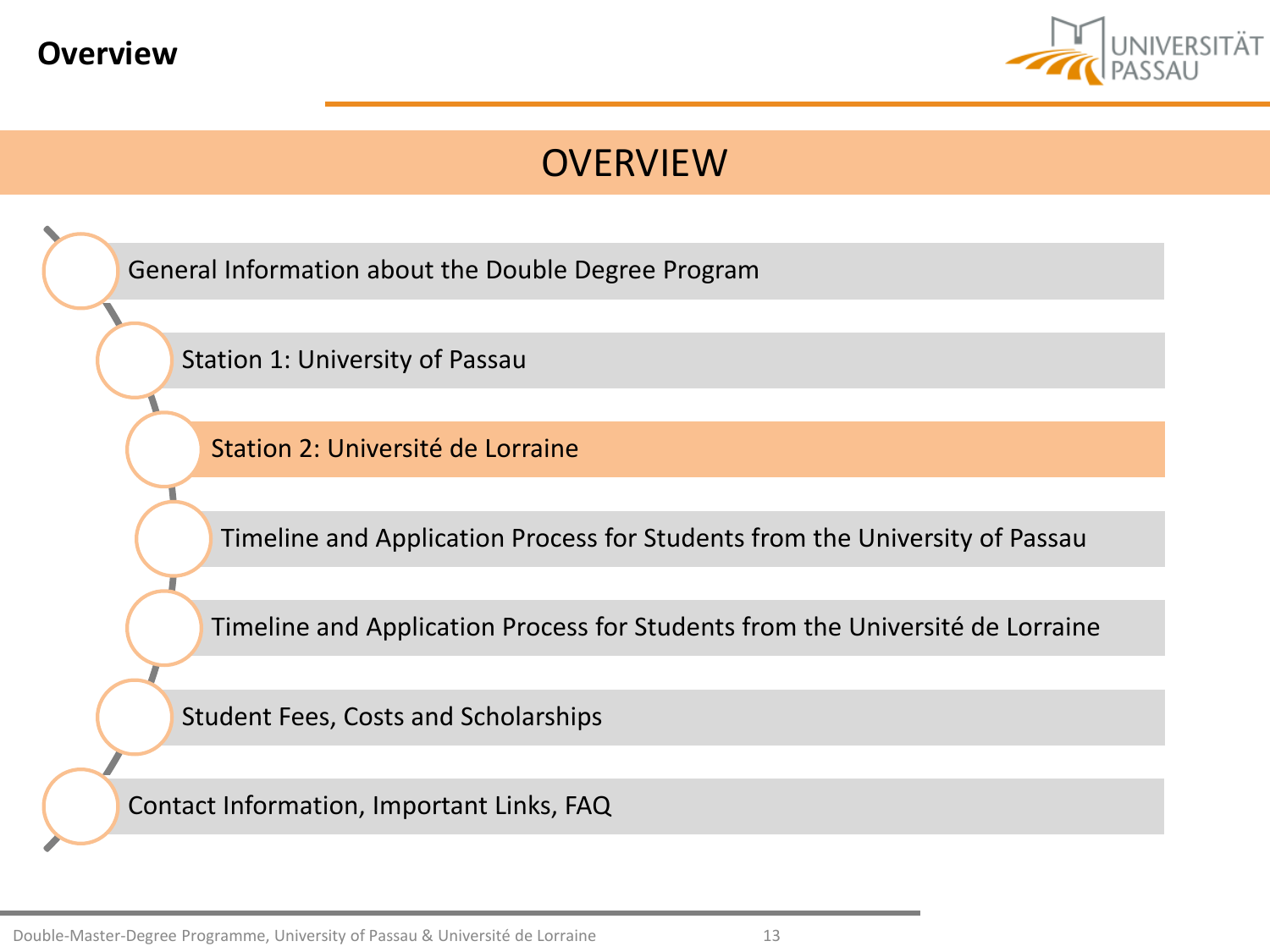

- To achieve the Master in Marketing Vente at the Université de Lorraine, students have to attain a total of **60 ECTS** during their studies in Metz within their **3 rd and 4th semester**
	- Including **42 ECTS** for **courses** in the respective **specialization area** (i.e. **Marketing Digital, Marketing et Développement des Produits** or **Marketing et Développement des Services Hôteliers**) and
	- **18 ECTS** (≙ **20 ECTS** at the University of Passau) for the **Master's thesis**
	- With regard to the specialization area, the **timetable for the courses** at the Université de Lorraine is already **determined**.

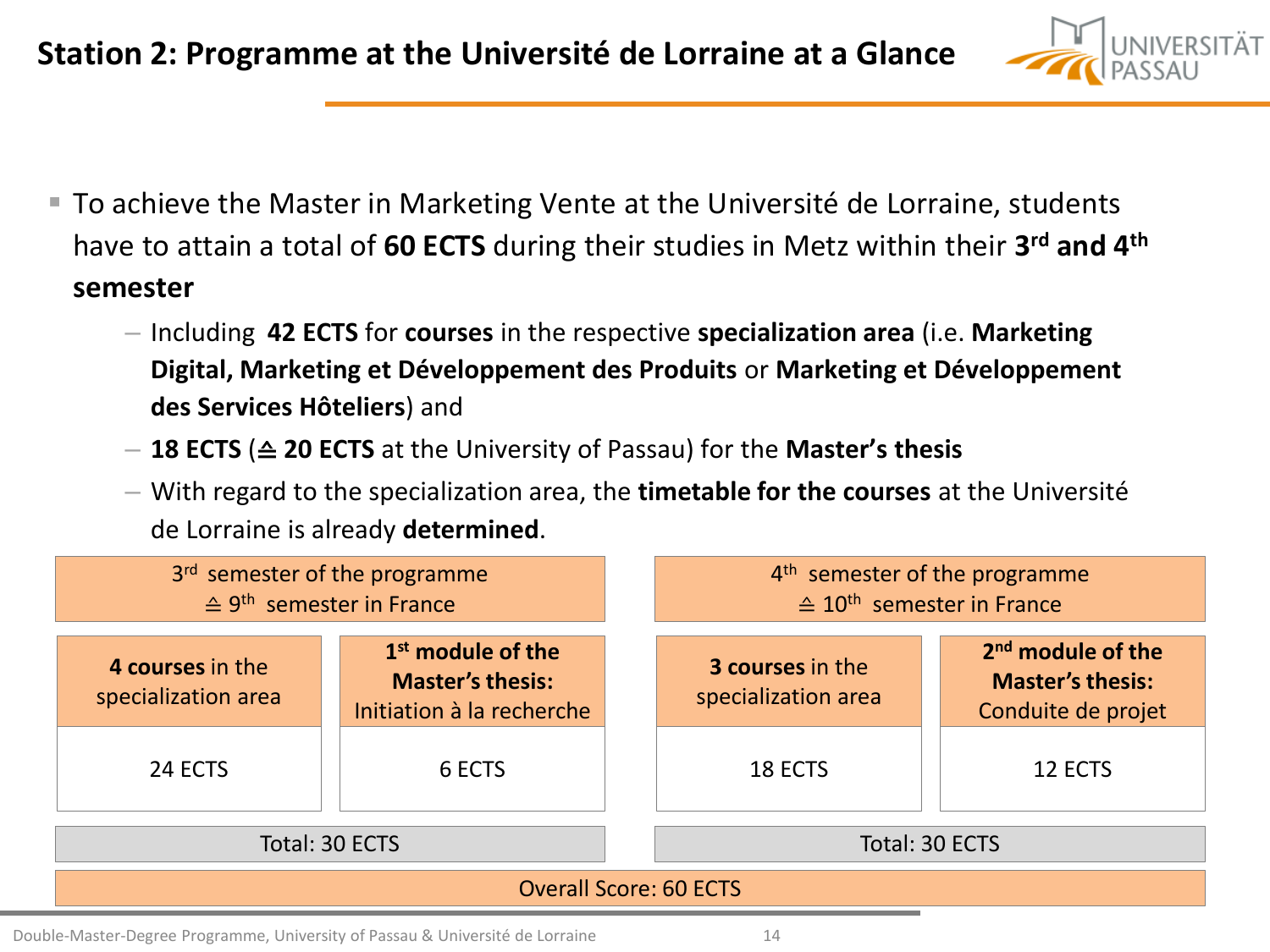# **Courses at the Université de Lorraine: Marketing Digital (1/2)**



| Marketing Digital - 9 <sup>th</sup> semester     |              |                                                                                                                                                                                                |             |  |
|--------------------------------------------------|--------------|------------------------------------------------------------------------------------------------------------------------------------------------------------------------------------------------|-------------|--|
|                                                  | Course no.   | <b>Course</b>                                                                                                                                                                                  | <b>ECTS</b> |  |
| 1 <sup>st</sup> module of the<br>Master's thesis | <b>UE901</b> | Initiation à la recherche<br>EC 901a - Pratiques professionnelles<br>EC 901b - Projet de fin d'études<br>$\bullet$<br>EC 901c - Conduite d'un projet de recherche                              | 6           |  |
| Courses                                          | <b>UE902</b> | <b>Prospection internationale</b><br>EC 902a - Environnement international<br>EC 902b – Etudes de marché à l'international<br>EC 902c - Négociation commerciale à l'international<br>$\bullet$ | 6           |  |
|                                                  | <b>UE903</b> | Gérer les contacts avec le consommateur<br>EC 903a - Outils de performance d'un site Internet<br>• EC 903b - Marketing direct et e-mailing<br>EC 903c – Outils de création de trafic           | 6           |  |
|                                                  | <b>UF904</b> | <b>Communication marketing integrée</b><br>• EC 904a – Communication média<br>EC 904b - Communication hors média<br>$\bullet$<br>EC 904c – Evaluation des actions de communication             | 6           |  |
|                                                  | <b>UF905</b> | <b>Concevoir des outils digitaux</b><br>• EC 905a - Référencement et conception<br>EC 905b - Outils digitaux et communication<br>$\bullet$<br>EC 905c - Outils de création d'outils digitaux   | 6           |  |
| <b>Total ECTS</b>                                |              |                                                                                                                                                                                                | 30          |  |

Please note: An Unité d'Enseignement (UE) is a teaching unit composed by several Éléments Constitutifs (EC), of which all have to be successfully completed. For each EC students can earn a maximum of 20 points. To achieve a total of 6 ECTS for one UE, students have to reach an average of at least 10 points in the corresponding ECs.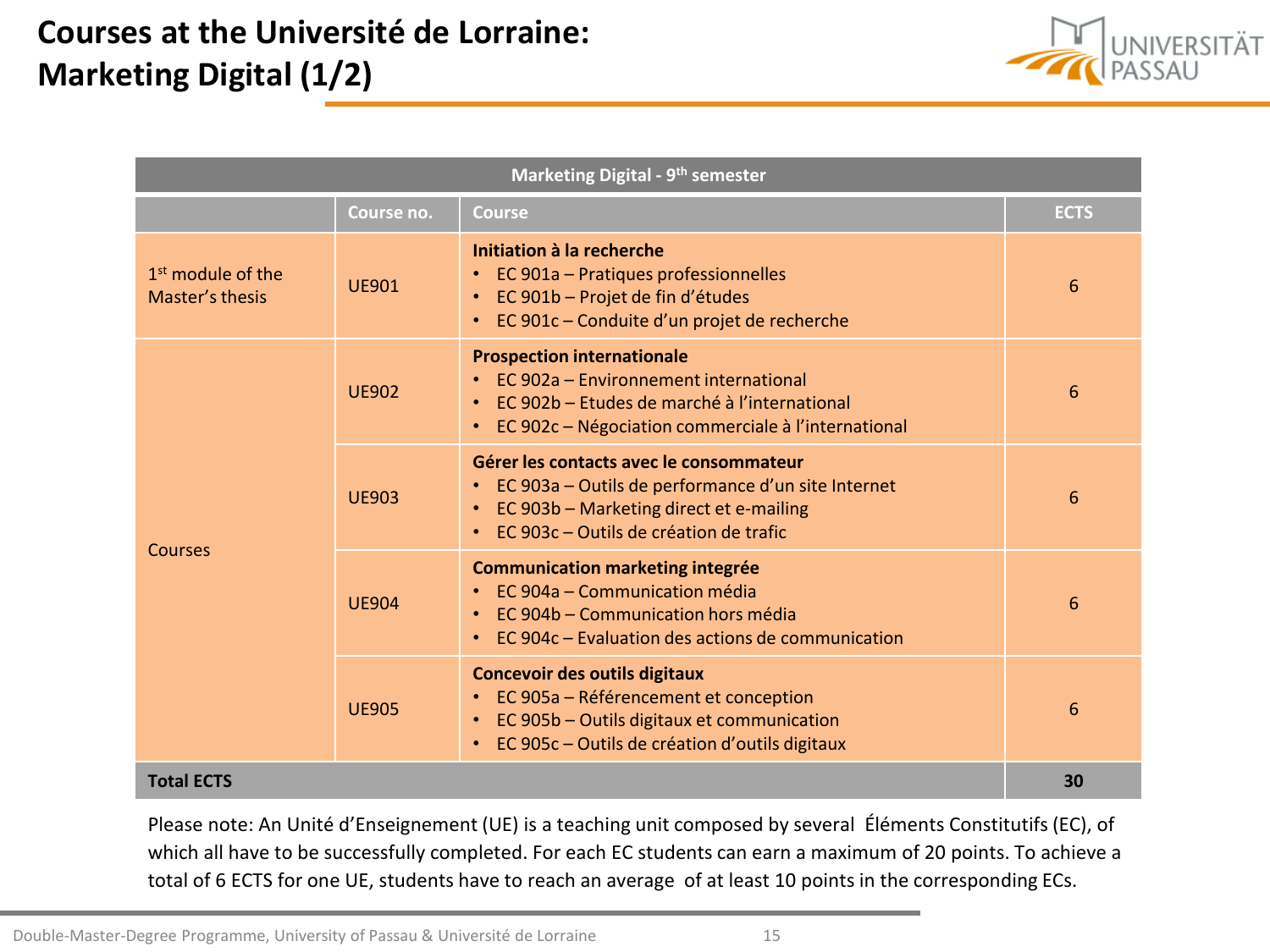# **Courses at the Université de Lorraine: Marketing Digital (2/2)**



| Marketing Digital - 10 <sup>th</sup> semester |               |                                                                                                                                                                                                     |             |  |
|-----------------------------------------------|---------------|-----------------------------------------------------------------------------------------------------------------------------------------------------------------------------------------------------|-------------|--|
|                                               | Course no.    | <b>Course</b>                                                                                                                                                                                       | <b>ECTS</b> |  |
| $2nd$ module of the<br>Master's thesis        | <b>UE1004</b> | Conduite de projet<br>EC 1004a - Mémoire de recherche<br>• EC 1004b - Stage long<br>EC 1004c - Projet de fin d'études<br>EC $1004d -$ Anglais                                                       | 12          |  |
| Courses                                       | <b>UF1001</b> | Maîtriser les outils numériques<br>• EC 1001a - Gestion de la marque 2.0<br>EC 1001b - Stratégie multicanal, cross-canal, omnicanal<br>$\bullet$ .<br>EC 1001c - Sécuriser le paiement sur Internet | 6           |  |
|                                               | <b>UE1002</b> | Conduire un projet numérique<br>EC 1002a – Création d'entreprise et gestion de projets<br>EC 1002b – Cybersécurité<br>$\bullet$<br>EC 1002c - Droit de l'e-business                                 | 6           |  |
|                                               | <b>UE1003</b> | Etablir des relations de long terme<br>EC 1003a – Gestion des communautés virtuelles<br>EC 1003b - Programme de fidélisation<br>EC 1003c - Co-création, innovation et gamification                  | 6           |  |
| <b>Total ECTS</b>                             |               |                                                                                                                                                                                                     | 30          |  |

Within two semesters students reach **60 ECTS in total:** 42 ECTS for courses and 18 ECTS (which are accepted as 20 ECTS at the University of Passau) for the Master's thesis (composed by two units: "Initiation à la recherche" and "Conduite de projet").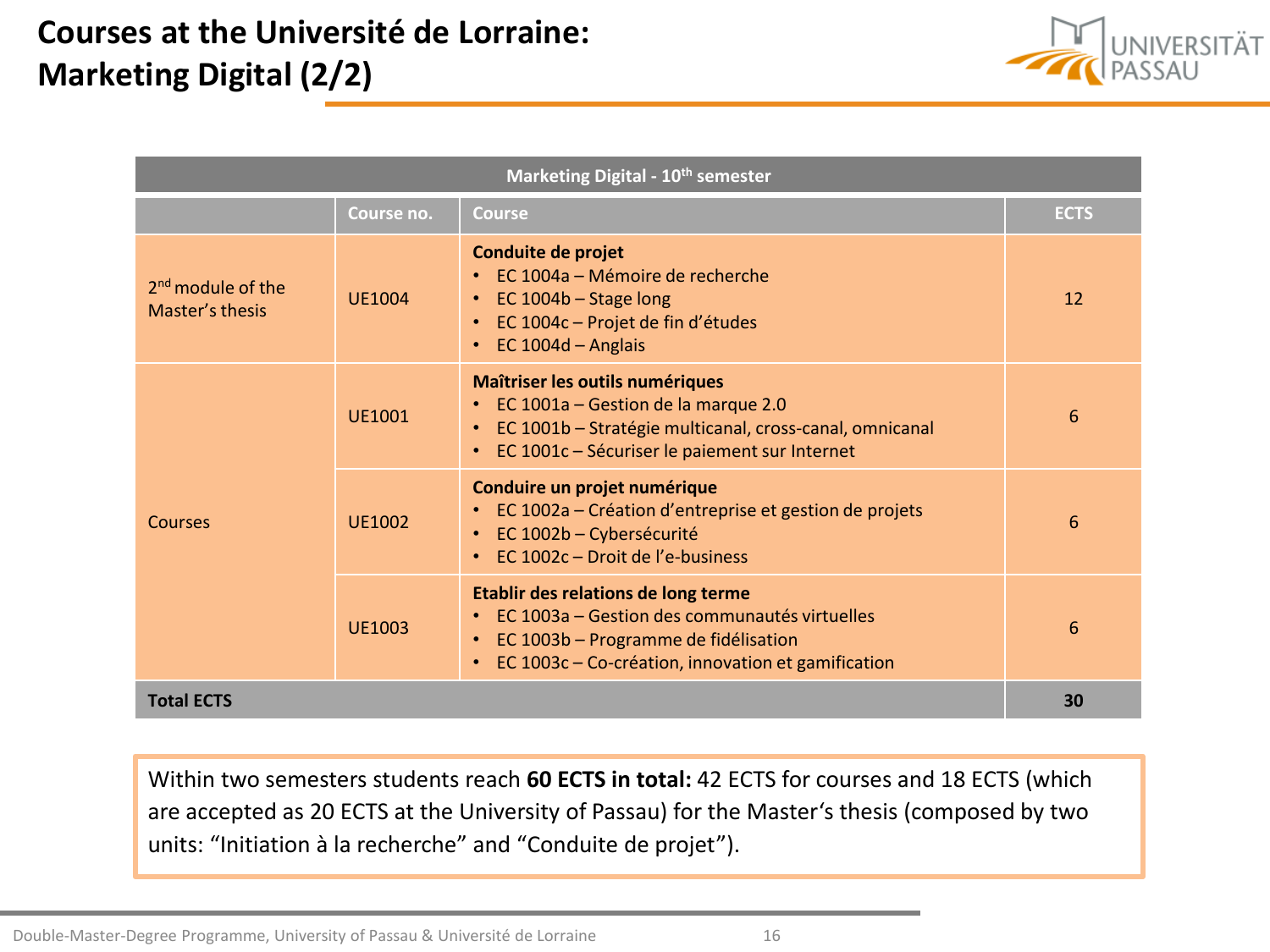### **Courses at the Université de Lorraine: Marketing et Développement des Produits (1/2)**



| Marketing et Développement des Produits - 9 <sup>th</sup> semester |              |                                                                                                                                                                                                             |             |  |
|--------------------------------------------------------------------|--------------|-------------------------------------------------------------------------------------------------------------------------------------------------------------------------------------------------------------|-------------|--|
|                                                                    | Course no.   | <b>Course</b>                                                                                                                                                                                               | <b>ECTS</b> |  |
| 1 <sup>st</sup> module of the<br>Master's thesis                   | <b>UF901</b> | Initiation à la recherche<br>• EC 901a - Pratiques professionnelles<br>• EC 901b - Projet de fin d'études<br>• EC 901c - Conduite d'un projet de recherche                                                  | 6           |  |
| Courses                                                            | <b>UE902</b> | <b>Prospection internationale</b><br>• EC 902a – Environnement international<br>• EC 902b – Etudes de marché à l'international<br>• EC 902c - Négociation commerciale à l'international                     | 6           |  |
|                                                                    | <b>UF903</b> | Développer une nouvelle offre<br>• EC 903a - La génération d'idées nouvelles<br>• EC 903b - Segmentation et positionnement du NP<br>• EC 903c - Le design du nouveau produit                                | 6           |  |
|                                                                    | <b>UE904</b> | <b>Communication marketing integrée</b><br>• EC 904a – Communication média<br>• EC 904b - Communication hors média<br>• EC 904c – Evaluation des actions de communication                                   | 6           |  |
|                                                                    | <b>UF905</b> | <b>Mobiliser les outils digitaux</b><br>• EC 905a – Conception du site (architecture et référencement)<br>• EC 905b - Stratégies de communication digitale<br>• EC 905c – Initiation aux outils de création | 6           |  |
| <b>Total ECTS</b>                                                  |              |                                                                                                                                                                                                             | 30          |  |

Please note: An Unité d'Enseignement (UE) is a teaching unit composed by several Éléments Constitutifs (EC), of which all have to be successfully completed. For each EC students can earn a maximum of 20 points. To achieve a total of 6 ECTS for one UE, students have to reach an average of at least 10 points in the corresponding ECs.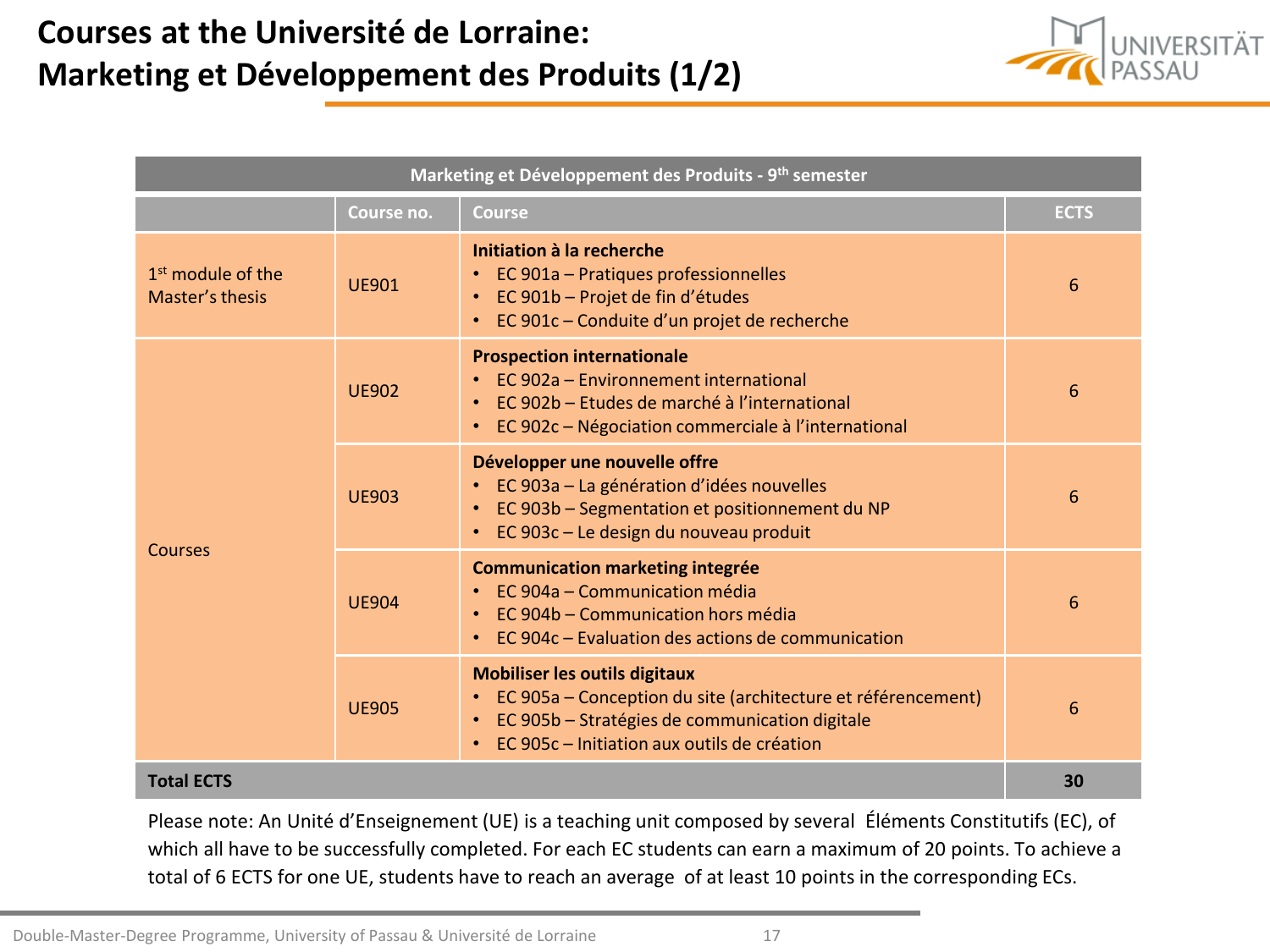### **Courses at the Université de Lorraine: Marketing et Développement des Produits (2/2)**



| Marketing et Développement des Produits - 10 <sup>th</sup> semester |               |                                                                                                                                                                                                                                            |             |  |
|---------------------------------------------------------------------|---------------|--------------------------------------------------------------------------------------------------------------------------------------------------------------------------------------------------------------------------------------------|-------------|--|
|                                                                     | Course no.    | <b>Course</b>                                                                                                                                                                                                                              | <b>ECTS</b> |  |
| $2nd$ module of the<br>Master's thesis                              | <b>UE1004</b> | Conduite de projet<br>• EC 1004a – Mémoire de recherche<br>• EC 1004b - Stage long<br>• EC 1004c - Projet collectif de fin d'études<br>$\cdot$ EC 1004d - Anglais                                                                          | 12          |  |
| Courses                                                             | <b>UE1001</b> | <b>Mesurer le potentiel d'innovation</b><br>• EC 1001a - Méthodes d'évaluation du potentiel du NP<br>• EC 1001b – Les tests de concept, de produit et de marché<br>• EC 1001c - L'évaluation financière des projets et le business<br>plan | 6           |  |
|                                                                     | <b>UE1002</b> | <b>Accompagner l'innovation</b><br>• EC 1002a - Le plan stratégique et l'organisation du lancement<br>• EC 1002b – Gestion de la relation CRM-SRM<br>EC 1002c – La communication des offres innovantes                                     | 6           |  |
|                                                                     | UF1003        | <b>Manager l'innovation</b><br>• EC 1003a - Management d'une équipe NP<br>• EC 1003b - Management et analyse de la valeur<br>• EC 1003c - Management du changement                                                                         | 6           |  |
| <b>Total ECTS</b>                                                   |               |                                                                                                                                                                                                                                            | 30          |  |

Within two semesters students reach **60 ECTS in total:** 42 ECTS for courses and 18 ECTS (which are accepted as 20 ECTS at the University of Passau) for the Master's thesis (composed by two units: "Initiation à la recherche" and "Conduite de projet").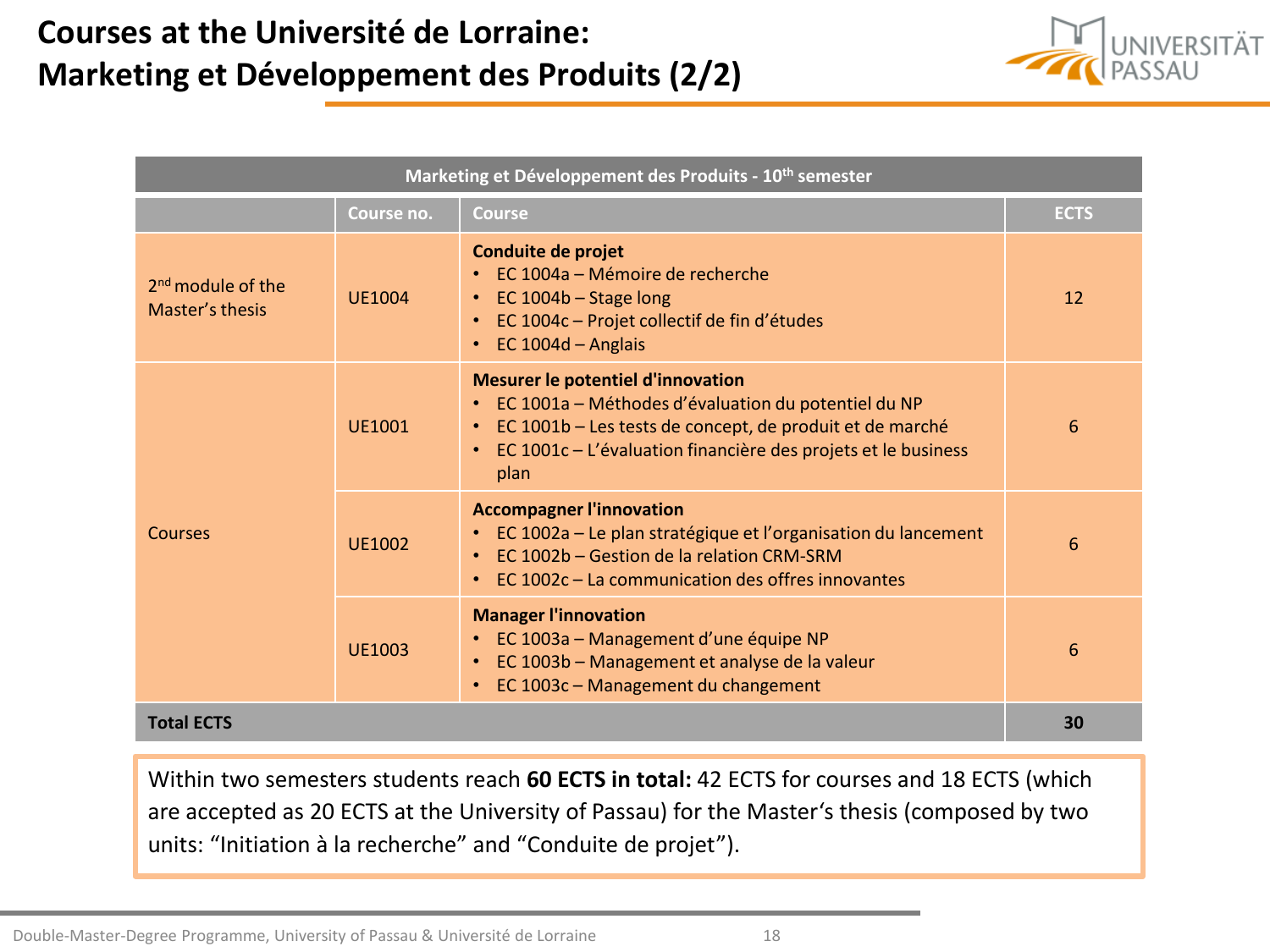### **Courses at the Université de Lorraine: Marketing et Développement des Services Hôteliers (1/2)**



| Marketing et Développement des Services Hôteliers - 9 <sup>th</sup> semester |              |                                                                                                                                                                                             |             |  |
|------------------------------------------------------------------------------|--------------|---------------------------------------------------------------------------------------------------------------------------------------------------------------------------------------------|-------------|--|
|                                                                              | Course no.   | <b>Course</b>                                                                                                                                                                               | <b>ECTS</b> |  |
| $1st$ module of the<br>Master's thesis                                       | <b>UE901</b> | Initiation à la recherche<br>• EC 901a - Pratiques professionnelles<br>EC 901b - Projet de fin d'études<br>$\bullet$ .<br>• EC 901c - Conduite d'un projet de recherche                     | 6           |  |
| <b>Courses</b>                                                               | <b>UE902</b> | <b>Prospection internationale</b><br>EC 902a – Environnement international<br>• EC 902b – Etudes de marché à l'international<br>EC 902c - Négociation commerciale à l'international         | 6           |  |
|                                                                              | <b>UE903</b> | Développer l'offre hôtelière<br>EC 903a - Diagnostic de l'offre existante<br>• EC 903b - Innovation et axes de développement<br>EC 903c - Customer Relationship Management                  | 6           |  |
|                                                                              | <b>UE904</b> | <b>Communication marketing integrée</b><br>• EC 904a – Communication média<br>• EC 904b - Communication hors média<br>EC 904c – Evaluation des actions de communication                     | 6           |  |
|                                                                              | <b>UE905</b> | <b>Concevoir un site internet</b><br>• EC 905a – Création et valorisation de site internet<br>• EC 905b - Communication digitale<br>• EC 905c - Initiation aux outils de la relation client | 6           |  |
| <b>Total ECTS</b>                                                            |              |                                                                                                                                                                                             | 30          |  |

Please note: An Unité d'Enseignement (UE) is a teaching unit composed by several Éléments Constitutifs (EC), of which all have to be successfully completed. For each EC students can earn a maximum of 20 points. To achieve a total of 6 ECTS for one UE, students have to reach an average of at least 10 points in the corresponding ECs.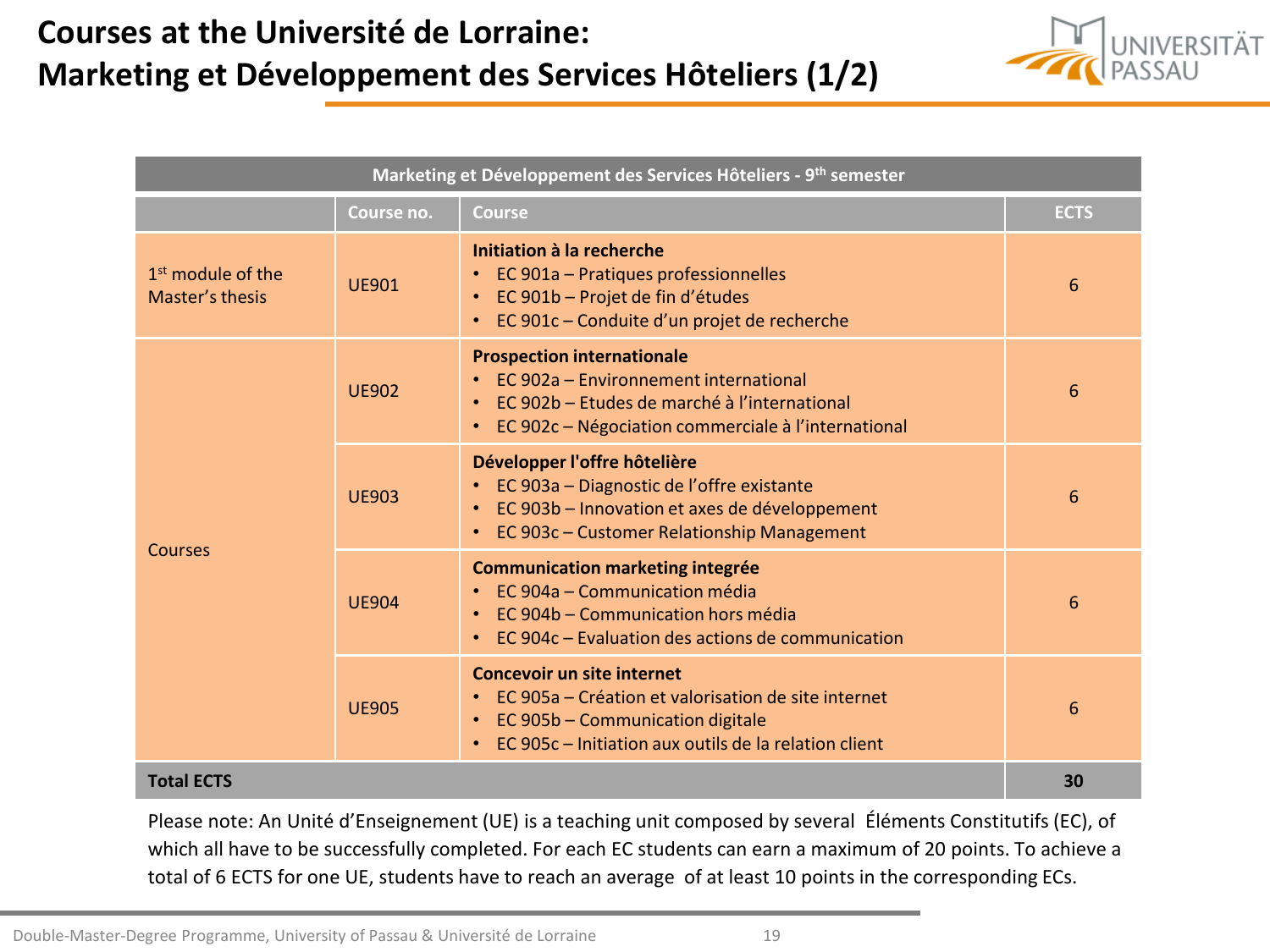# **Courses at the Université de Lorraine: Marketing et Développement des Services Hôteliers (2/2)**



| Marketing et Développement des Services Hôteliers - 10 <sup>th</sup> semester |               |                                                                                                                                                                                                                            |             |  |
|-------------------------------------------------------------------------------|---------------|----------------------------------------------------------------------------------------------------------------------------------------------------------------------------------------------------------------------------|-------------|--|
|                                                                               | Course no.    | <b>Course</b>                                                                                                                                                                                                              | <b>ECTS</b> |  |
| $2nd$ module of the<br>Master's thesis                                        | <b>UE1004</b> | Conduite de projet<br>$\cdot$ FC 1004a – Mémoire de recherche<br>EC 1004b - Stage long<br>EC 1004c - Projet collectif de fin d'études<br>EC $1004d -$ Anglais                                                              | 12          |  |
| Courses                                                                       | <b>UF1001</b> | Concevoir les outils et méthodes de développement<br>• EC 1001a - Marketing sensoriel et gestion du point de contact<br>EC 1001b - Management et analyse de la valeur fonctionnelle<br>EC 1001c - Management de la qualité | 6           |  |
|                                                                               | UF1002        | Pérenniser l'unité hôtelière<br>EC 1002a – Optimisation des processus hôteliers<br>EC 1002b - Pilotage des unités hôtelières<br>$\bullet$<br>EC 1002c - Indicateurs de performances                                        | 6           |  |
|                                                                               | UF1003        | Développer et lancer une offre nouvelle<br>EC 1003a – Géomarketing et stratégie d'implantation<br>EC 1003b - Distribution et commercialisation de l'offre<br>EC 1003c - Organisation et planification du lancement         | 6           |  |
| <b>Total ECTS</b>                                                             |               |                                                                                                                                                                                                                            | 30          |  |

Within two semesters students reach **60 ECTS in total:** 42 ECTS for courses and 18 ECTS (which are accepted as 20 ECTS at the University of Passau) for the Master's thesis (composed by two units: "Initiation à la recherche" and "Conduite de projet").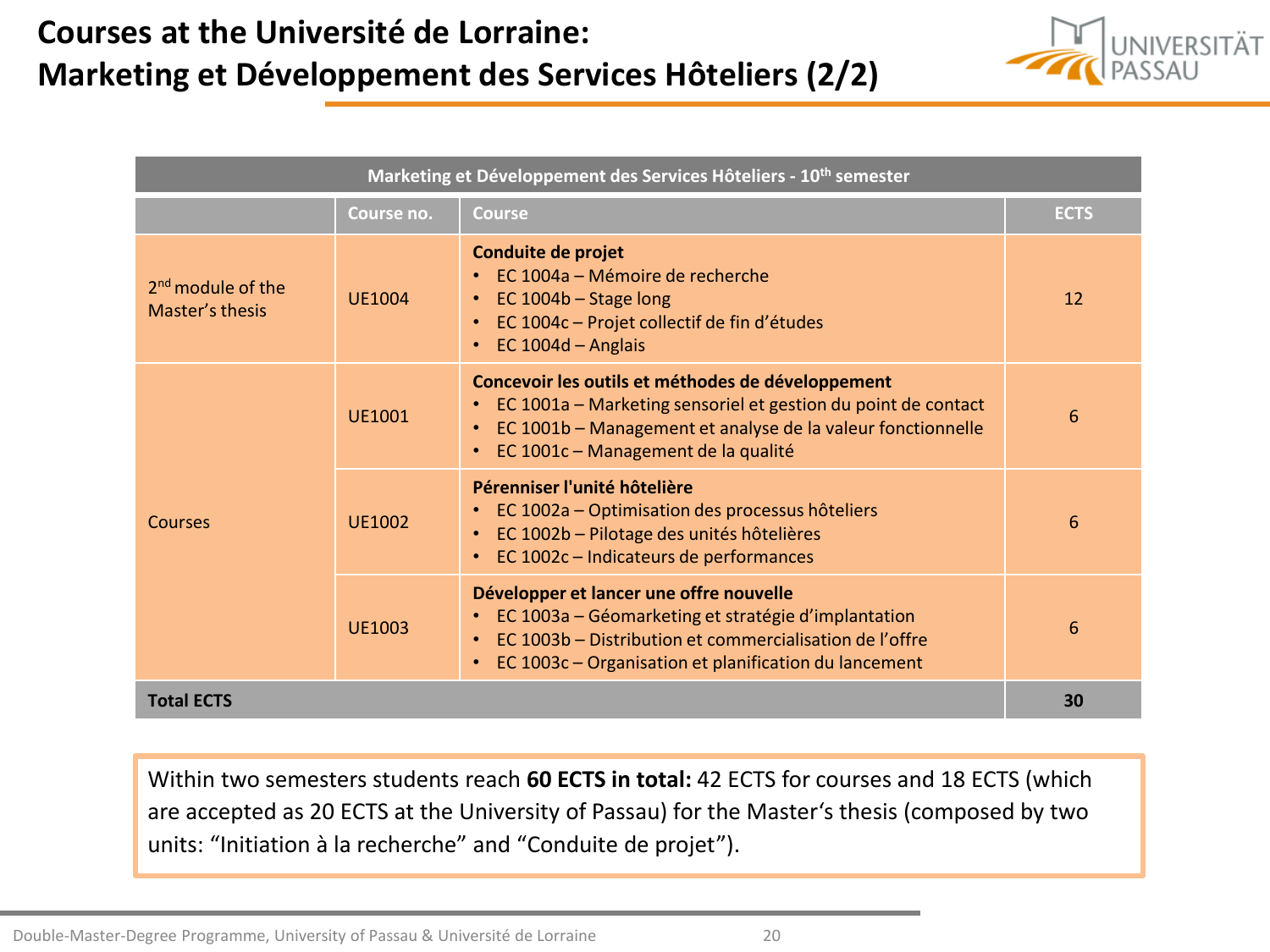

- **The degree is designed to prepare you for a career in Marketing.**
- The specialization areas enable an individual focus in the field of Marketing.
- The programme gives you the opportunity to gain real life business experience through a **compulsory four** (or 616 hours) **to six** (or 924 hours) **month long internship (full-time)**.
	- The compulsory internship needs be done in the respective foreign country, i.e. in Germany for French students and in France for German students. The Career Services of the Université de Lorraine and the University of Passau can support the students in identifying potential firms for the internship.
	- All courses at the Université de Lorraine are offered as block courses so that students have the opportunity to combine their studies with a full-time position in a firm (similar to "Duales Studium" in Germany and to "contrat de professionalisation" in France). In this case, students have generally a weekly rotation, alternating courses and presence time in the company.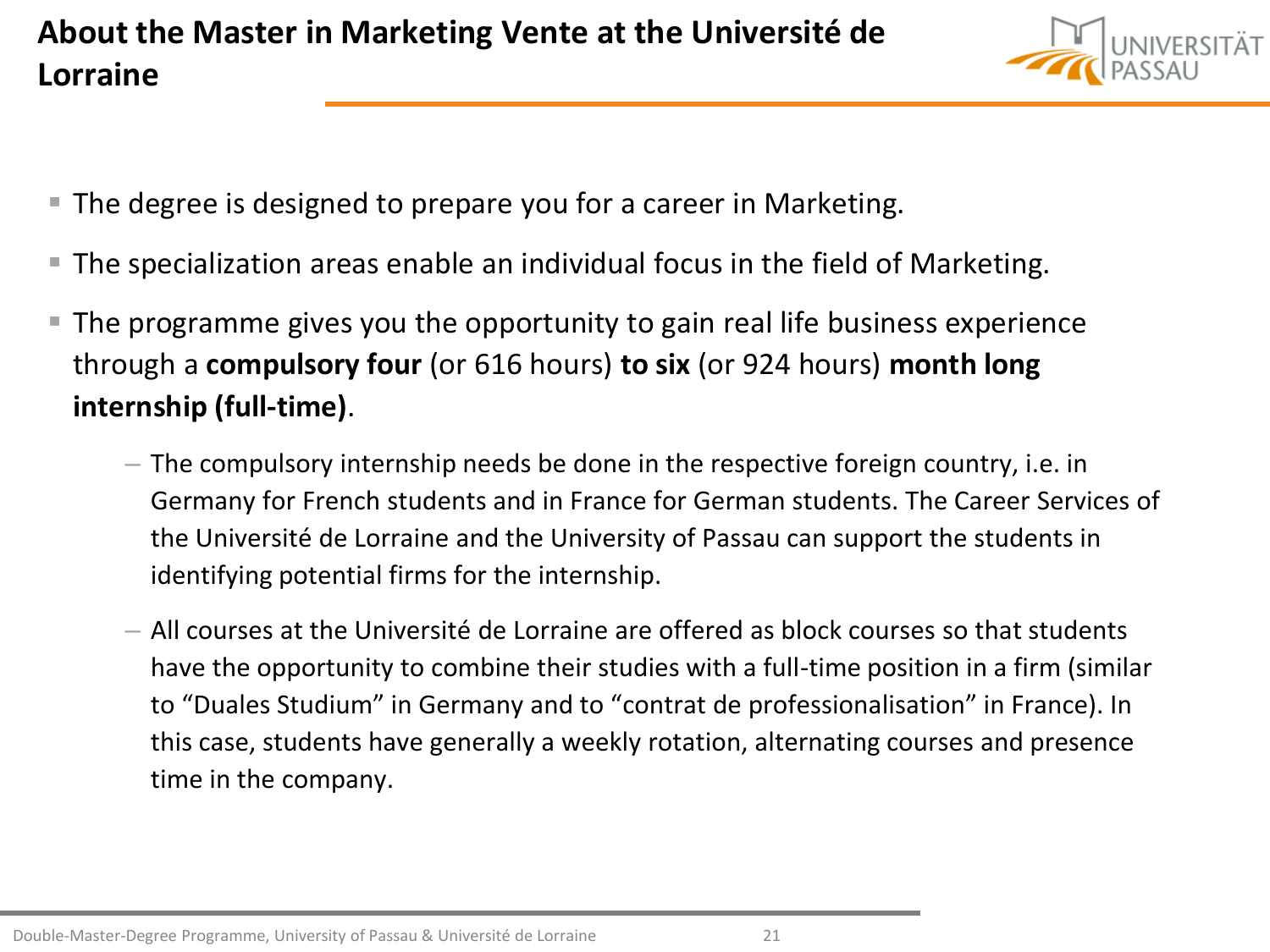<span id="page-21-0"></span>



[General Information about](#page-2-0) the Double Degree Program

[Station 1: University of](#page-6-0) Passau

[Station 2: Université](#page-12-0) de Lorraine

[Timeline and](#page-21-0) Application Process for Students from the University of Passau

[Timeline and](#page-27-0) Application Process for Students from the Université de Lorraine

[Student Fees, Costs](#page-30-0) and Scholarships

[Contact Information, Important](#page-33-0) Links, FAQ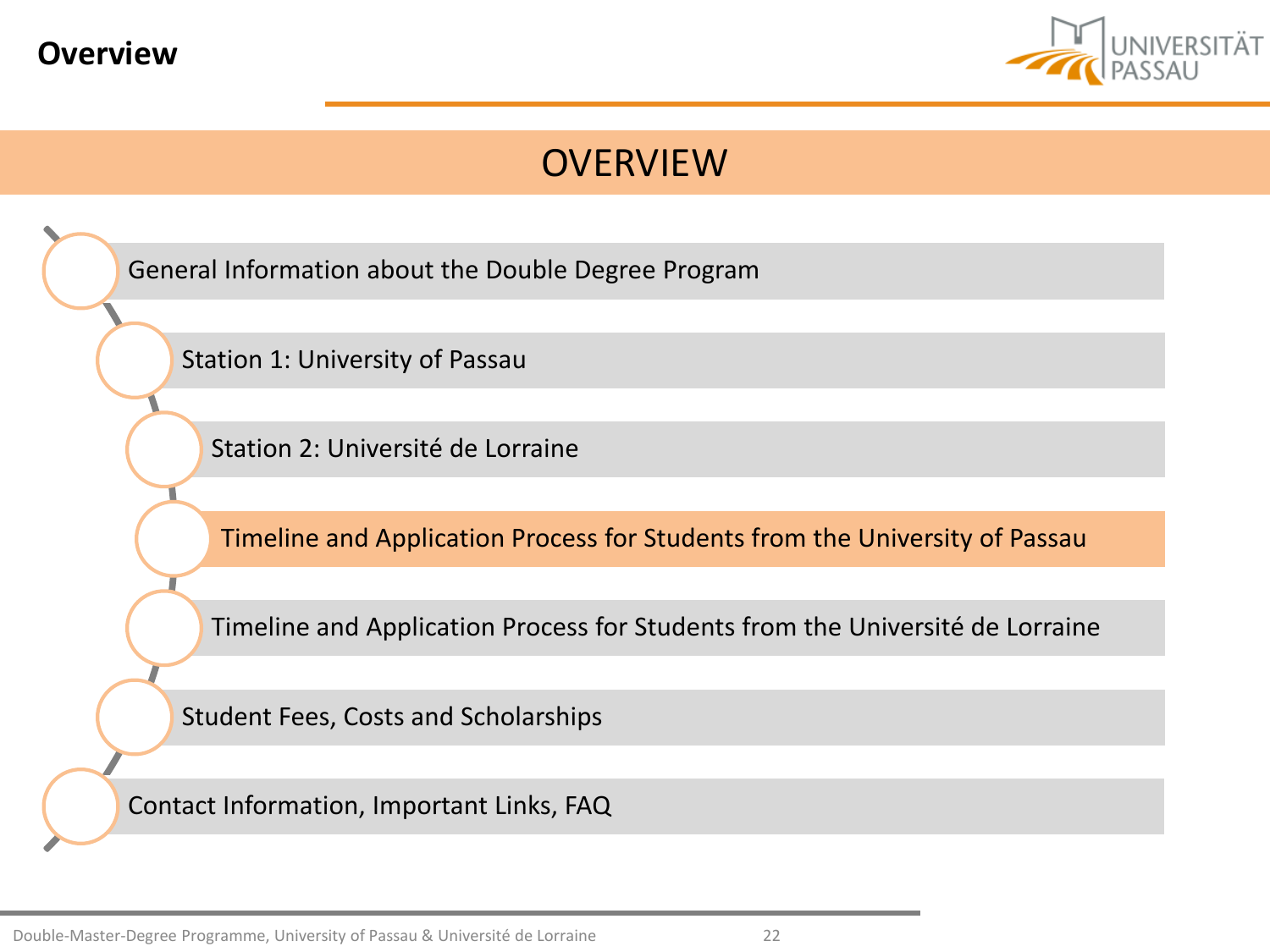# **Timeline of the Process for Students of the University of Passau**



### **with the 1st Enrolment in the winter term**

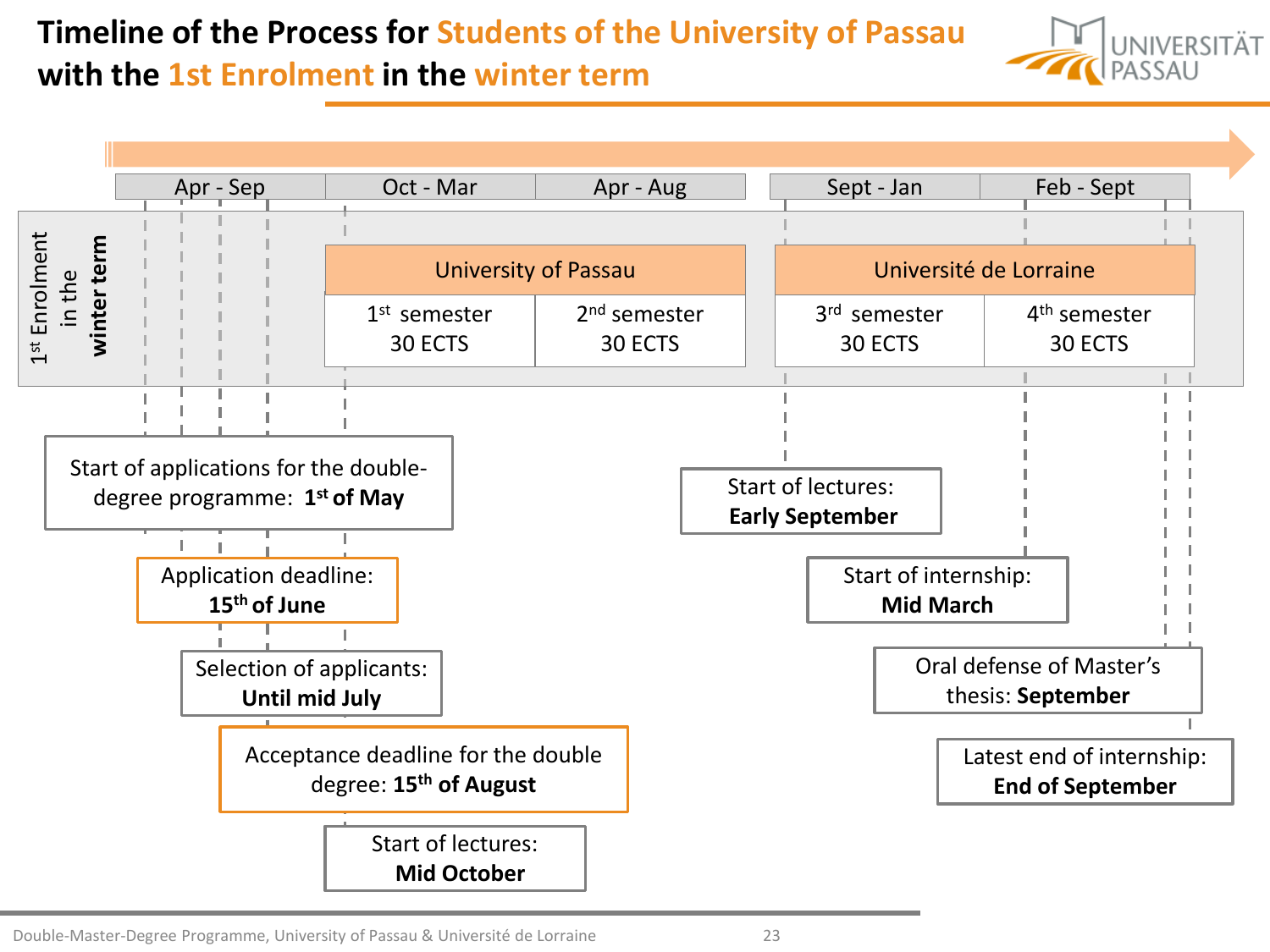

#### **Important notes for students starting their studies in the** *winter* **term:**

- The application process for the Master programme in Business Administration **is parallel, but independent** of the application process for the double-degree programme.
- **Please apply separately for each of programme:** 
	- Master programme [in Business Administration: For further information, please see the Student](https://www.uni-passau.de/bewerbung-master/bewerbung-master-business-administration-msc/) Registration Office website
	- Double-degree programme: Deadline: June 15; [sekretariat.schumann@uni-passau.de](mailto:sekretariat.schumann@uni-passau.de)
- An acceptance for the double-degree programme is granted under the condition of a successful application for the Master programme in Business Administration. There is no claim to get enrolled in the double-degree programme if the application for the Master programme in Business Administration was not successful.
- The **selection of applicants** for the double-degree programme will be **completed and announced mid July** so that you have early planning security for the decision regarding the acceptance of the master programme in Business Administration.
- **In case you have been selected** as a candidate for the double degree programme, please **let us know until August 15th whether you accept the place or not.**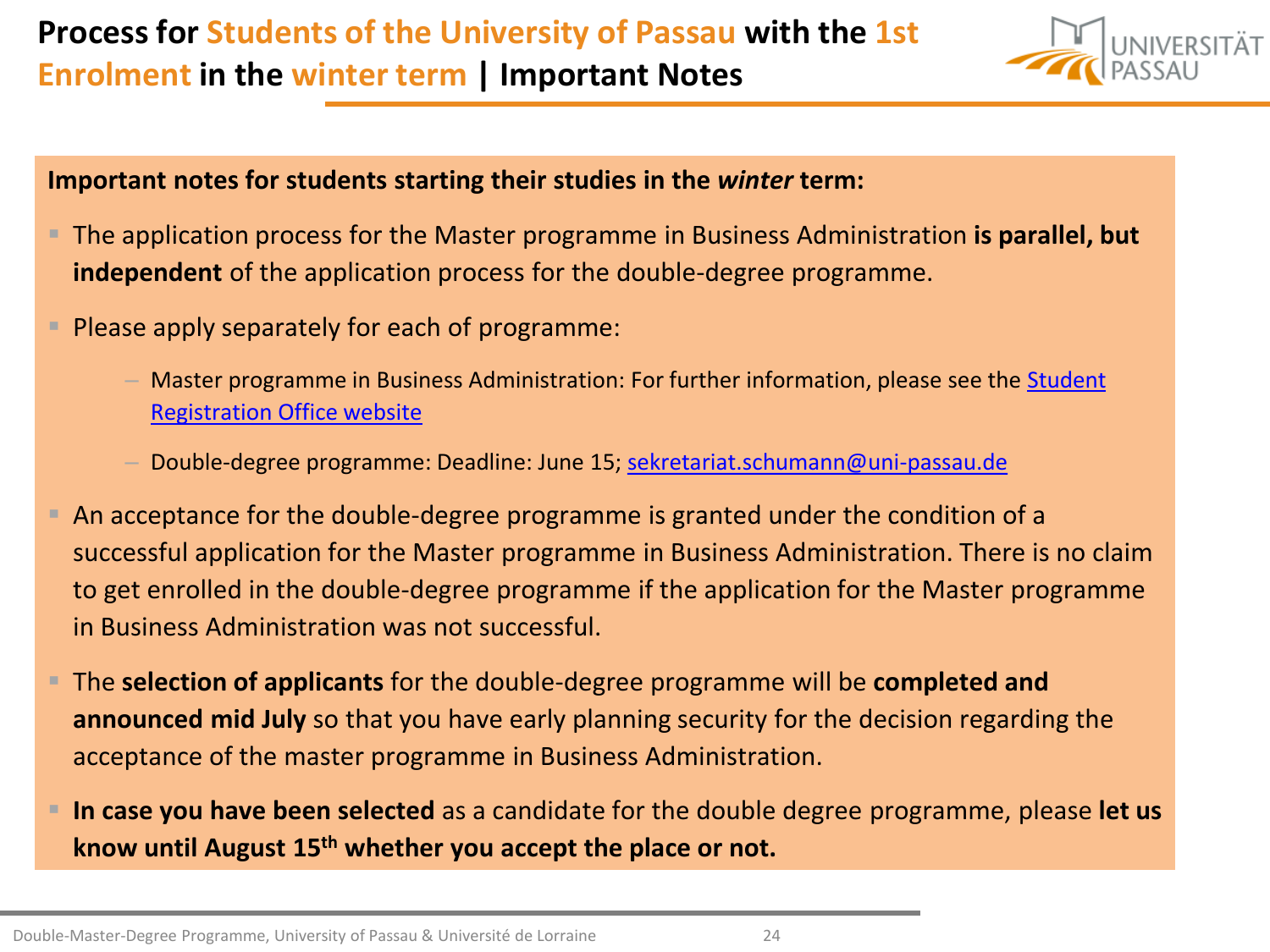### **Timeline of the Process for Students of the University of Passau with the 1st Enrolment in the summer term**



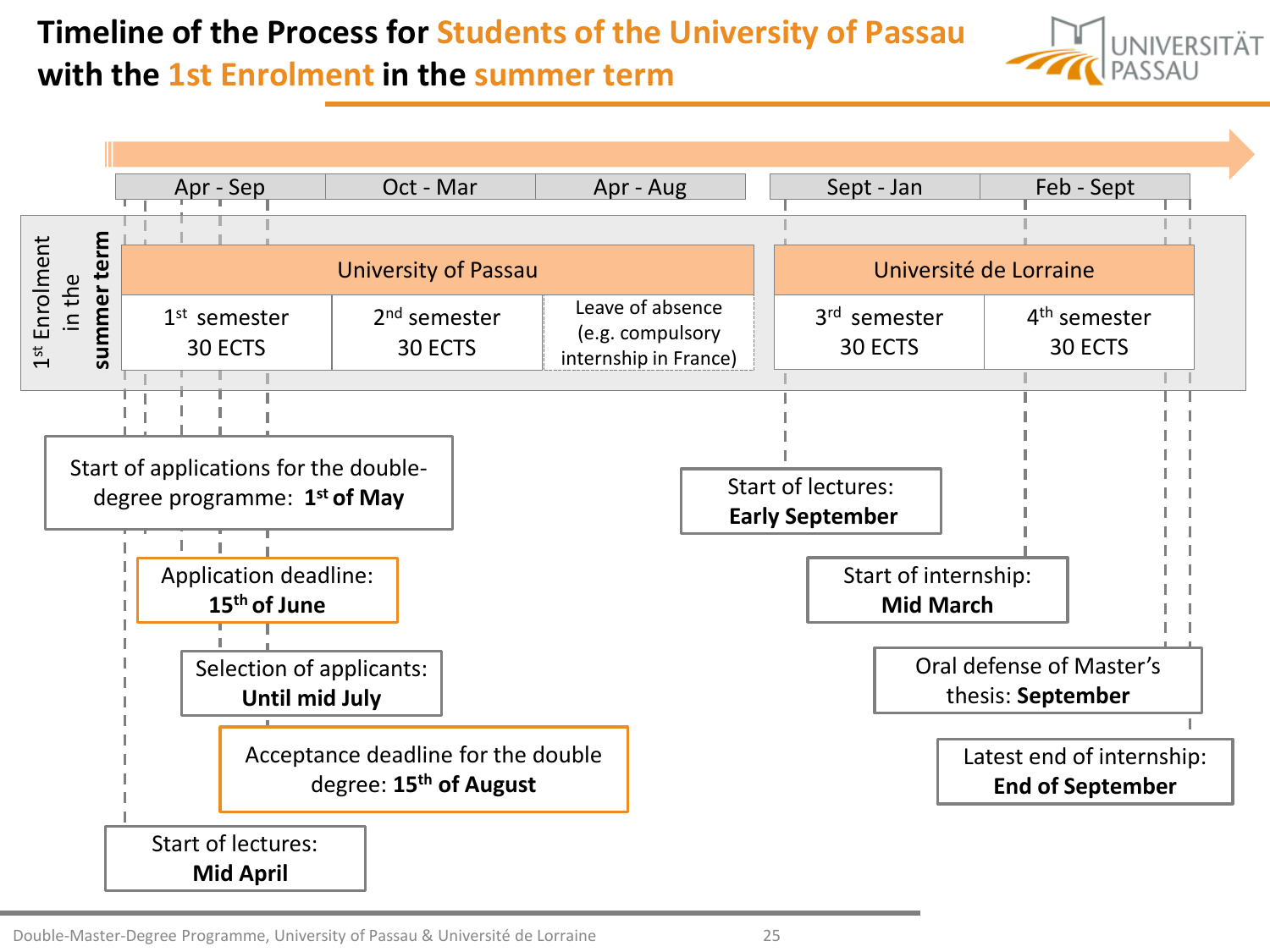#### **Important notes for students starting their studies in the** *summer* **term:**

- The application process for the Master programme in Business Administration is **not parallel and completely independent** of the application process for the double-degree programme.
- Please apply separately for each of programme:
	- Master programme [in Business Administration: For further information, please see the Student](https://www.uni-passau.de/bewerbung-master/bewerbung-master-business-administration-msc/) Registration Office website
	- Double-degree programme: Deadline: June 15; [sekretariat.schumann@uni-passau.de](mailto:sekretariat.schumann@uni-passau.de)
- **E** An acceptance for the double-degree programme is only possible if you are successfully enrolled in the regular Master in Business Administration programme.
- **The selection of applicants for the double-degree programme will be completed and** announced mid July.
- In case you have been selected as a candidate for the double degree programme, please let us **know until August 15th whether you accept the place or not.**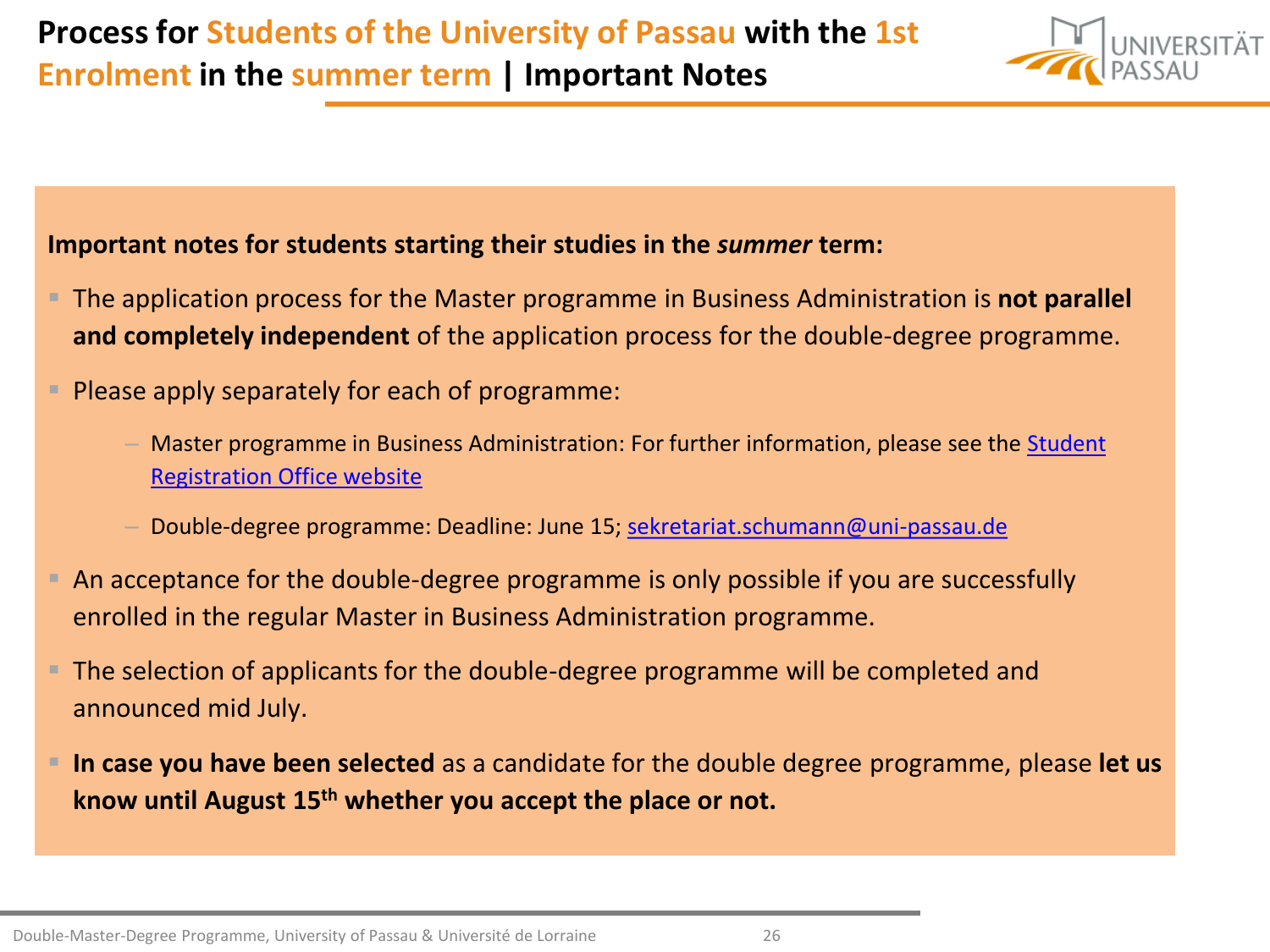### **Application Process and Admission Requirements for**

### **Students of the University of Passau**





**Selection Process**: The selection of appropriate candidates is executed by the programme coordinator.



**2) Enrolment at the Université de Lorraine**: After being selected as an appropriate candidate for the double degree programme, students are **enrolled by the programme coordinators at the Université de Lorraine** for the whole programme duration, i.e. two academic years.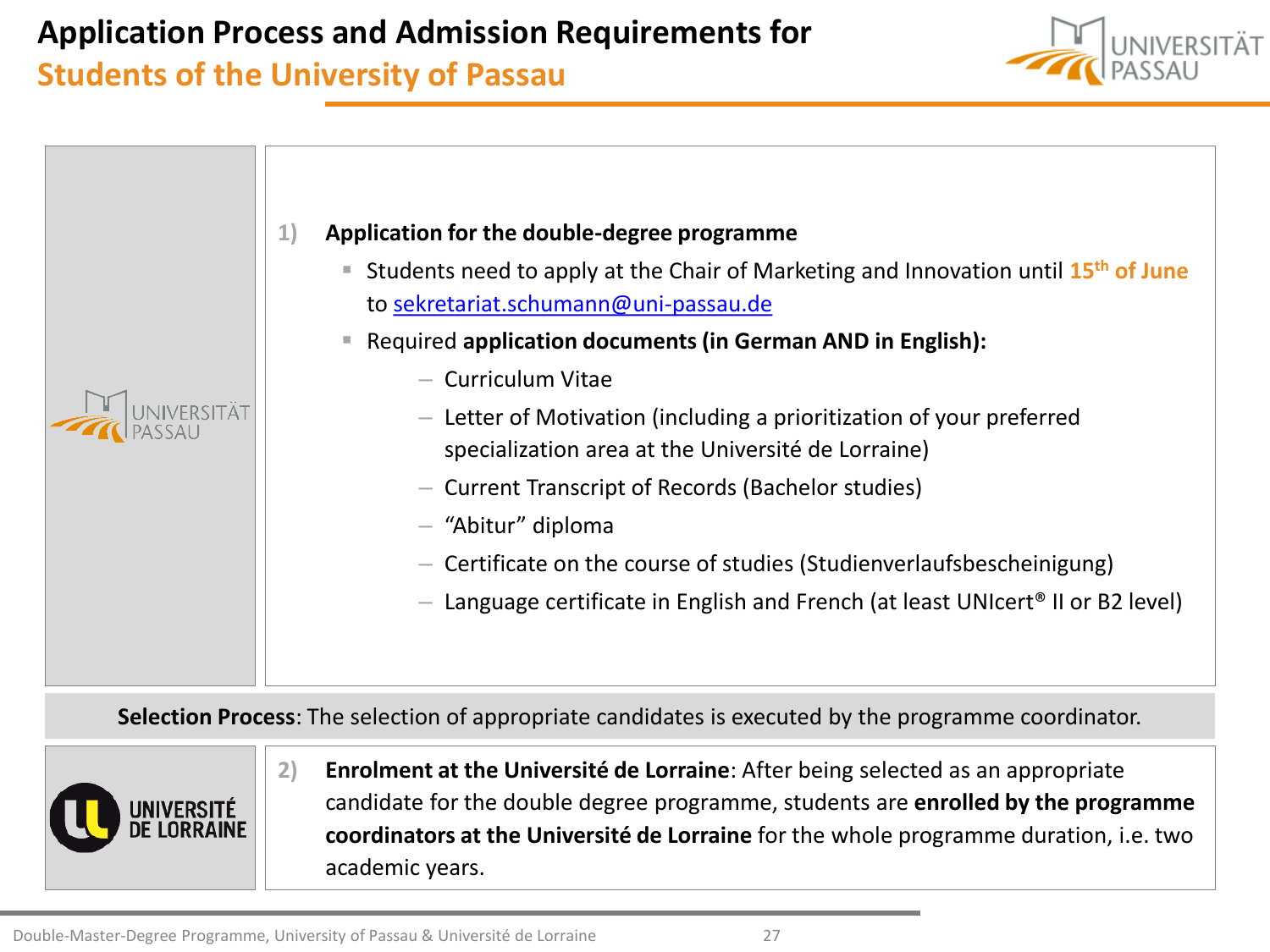<span id="page-27-0"></span>



[General Information about](#page-2-0) the Double Degree Program [Station 1: University of](#page-6-0) Passau [Station 2: Université](#page-12-0) de Lorraine [Timeline and](#page-21-0) Application Process for Students from the University of Passau [Timeline and](#page-27-0) Application Process for Students from the Université de Lorraine [Student Fees, Costs](#page-30-0) and Scholarships [Contact Information, Important](#page-33-0) Links, FAQ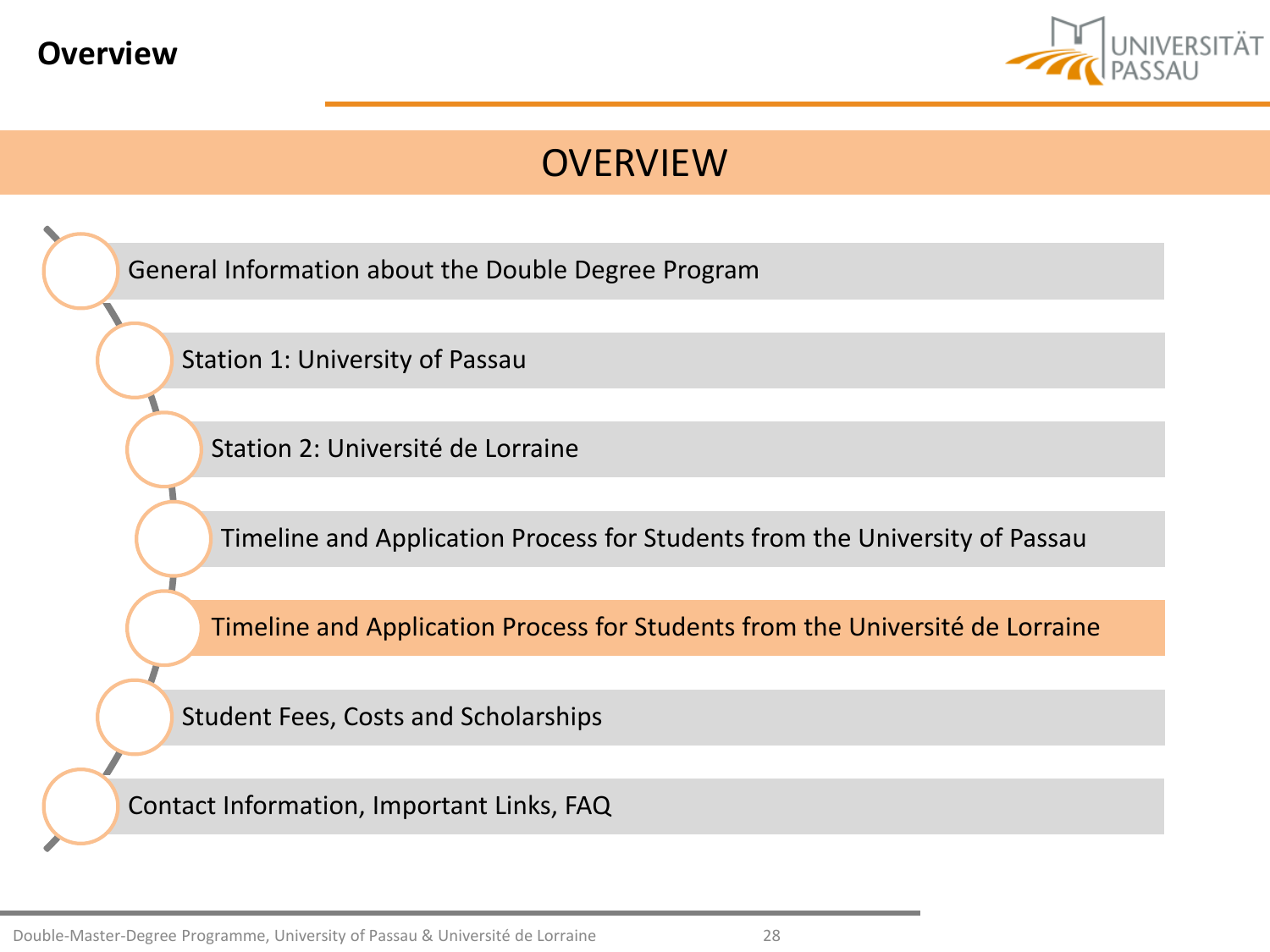**Timeline of the Process for Students of the Université de Lorraine Algebrass AU** 



Double-Master-Degree Programme, University of Passau & Université de Lorraine 29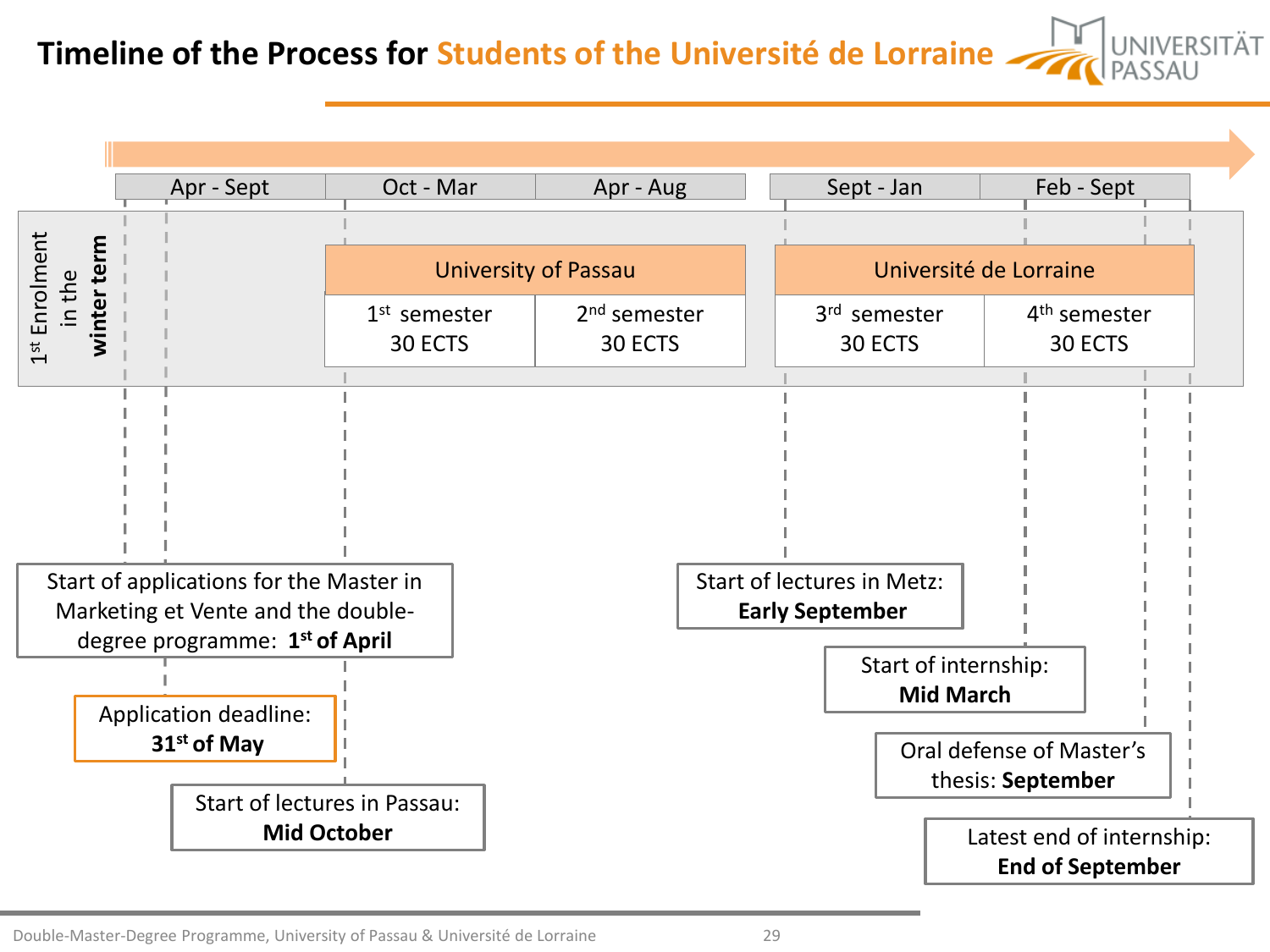### **Application Process and Admission Requirements for**

### **Students of the Université de Lorraine**



**Important note: Prospective students have to apply directly for the** double-degree programme along with their application for the Master Marketing et Vente.

- **1) Application for the Master Marketing et Vente including the double-degree programme**
	- Students need to download and hand in required documents before the 31<sup>st</sup> of May on [https://ecandidat.univ-lorraine.fr](https://ecandidat.univ-lorraine.fr/)
	- Required **application documents:**
		- Curriculum Vitae
		- Letter of Motivation (including a prioritization of your preferred specialization area)
		- Bachelor's diploma and all the marks obtained during the cursus (L1, L2, L3)
		- Language certificate in English and German (at least UNIcert<sup>®</sup> II or B2 level)
		- Filled out request for accommodation search assistance
		- Baccalauréat diploma
		- Copy of your ID card or passport
		- Completed [registration form](http://www.uni-passau.de/en/international/coming-to-passau/information-for-new-students/applications/exchange-students/) for the University of Passau

**Selection Process:** The selection of appropriate candidates is executed by the programme coordinator.



UNIVERSITÉ

**2) Enrolment at University of Passau**: After being selected as an appropriate candidate for the double degree programme, students will receive an e-mail from Stefanie Dallmeier (International Office) and need to follow the instructions. Students have to be enrolled **at the University of Passau** for the whole programme duration, i.e. two academic years.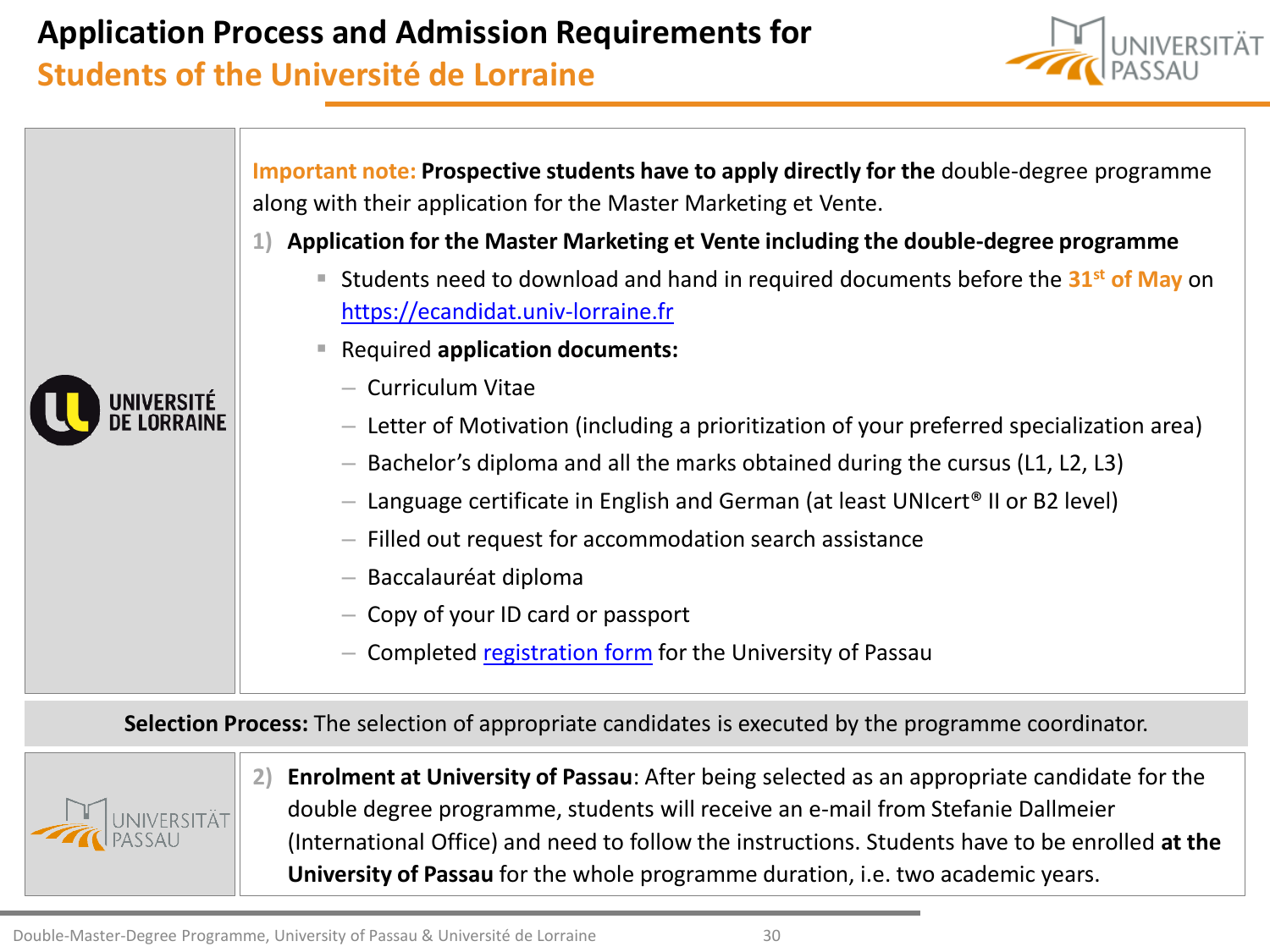<span id="page-30-0"></span>



[General Information about](#page-2-0) the Double Degree Program

[Station 1: University of](#page-6-0) Passau

[Station 2: Université](#page-12-0) de Lorraine

[Timeline and](#page-21-0) Application Process for Students from the University of Passau

[Timeline and](#page-27-0) Application Process for Students from the Université de Lorraine

[Student Fees, Costs](#page-30-0) and Scholarships

[Contact Information, Important](#page-33-0) Links, FAQ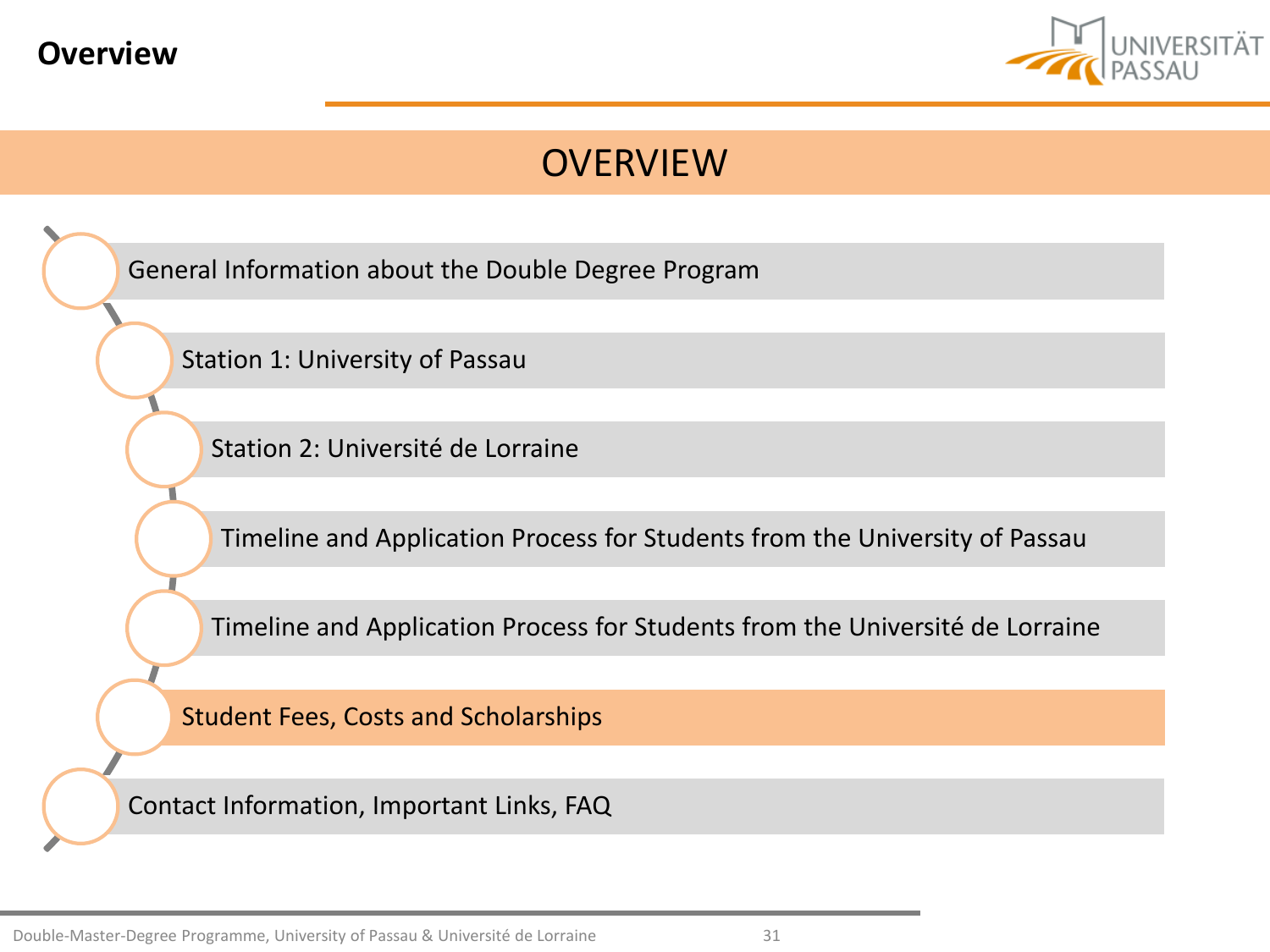

As part of the Erasmus+ program, no tuition fees are charged by the respective partner universities for EU citizens. However, all students must pay the regular semester fees of the respective universities.







German students can get a place in student residence (managed by CROUS): http://welcome.univ-lorraine.fr/en/living-at-ul/housing. Contact: international@crous-lorraine.fr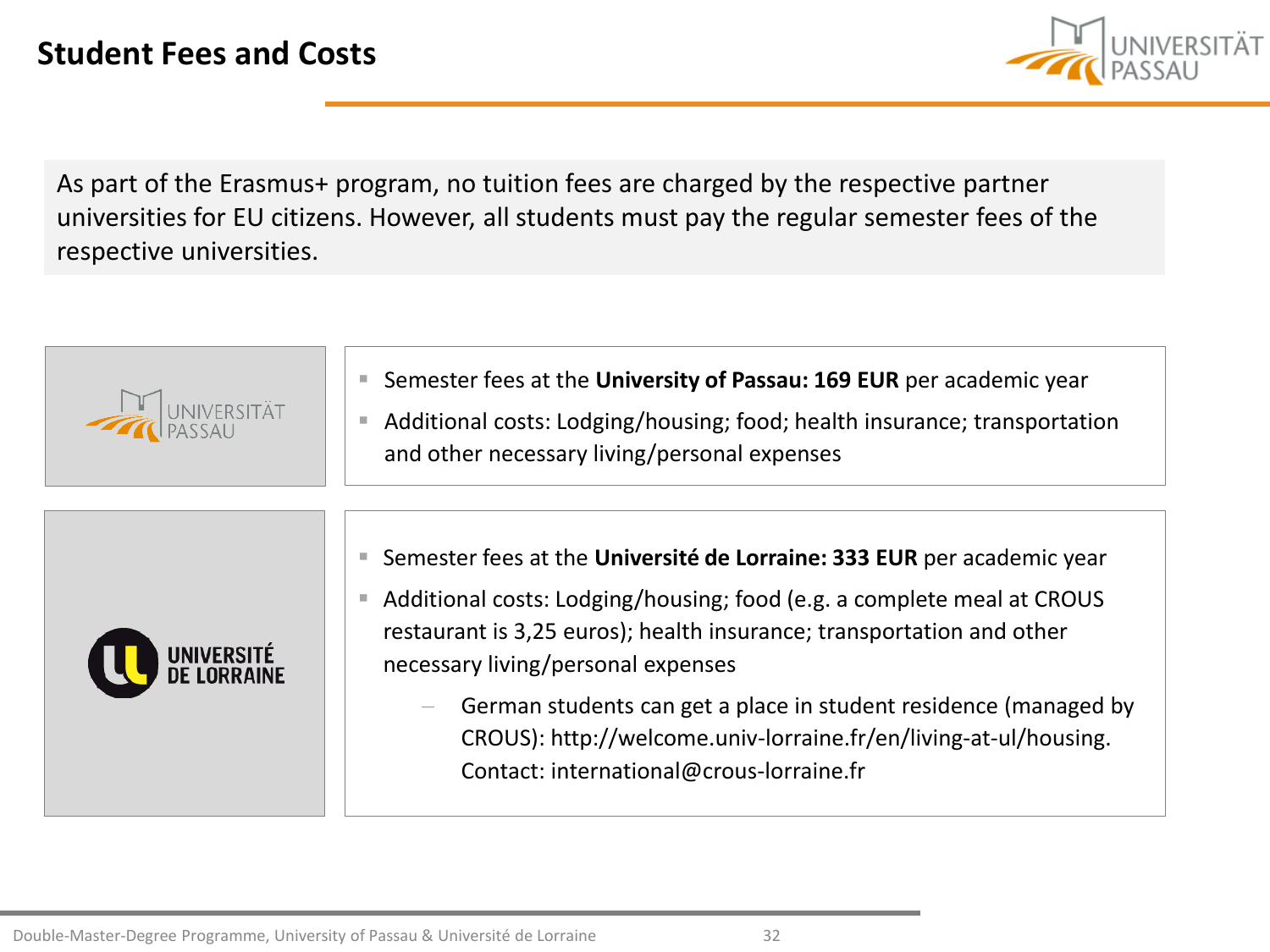

- **ERASMUS+ Scholarships:** Four ERASMUS+ scholarships can be provided per university.
- **Bayerisch-Französisches Hochschulzentrum / Centre de Coopération Universitaire Franco-Bavarois (BayFrance):** Financial support for Bavarian and French students for studys abroad in Germany or France
	- https://www.bayern-france.org/
	- https://www.bayern-france.org/fr/
- **Auslands-BAföG:** Support for stays abroad for Germans
	- http://www.uni-passau.de/internationales/ins-ausland-gehen/europaeische-partnerhochschulenerasmus/finanzierung-auslandsaufenthalt-europa/auslands-bafoeg/
- **Campus France:** Support for housing allowances in France
	- http://www.allemagne.campusfrance.org/node/93988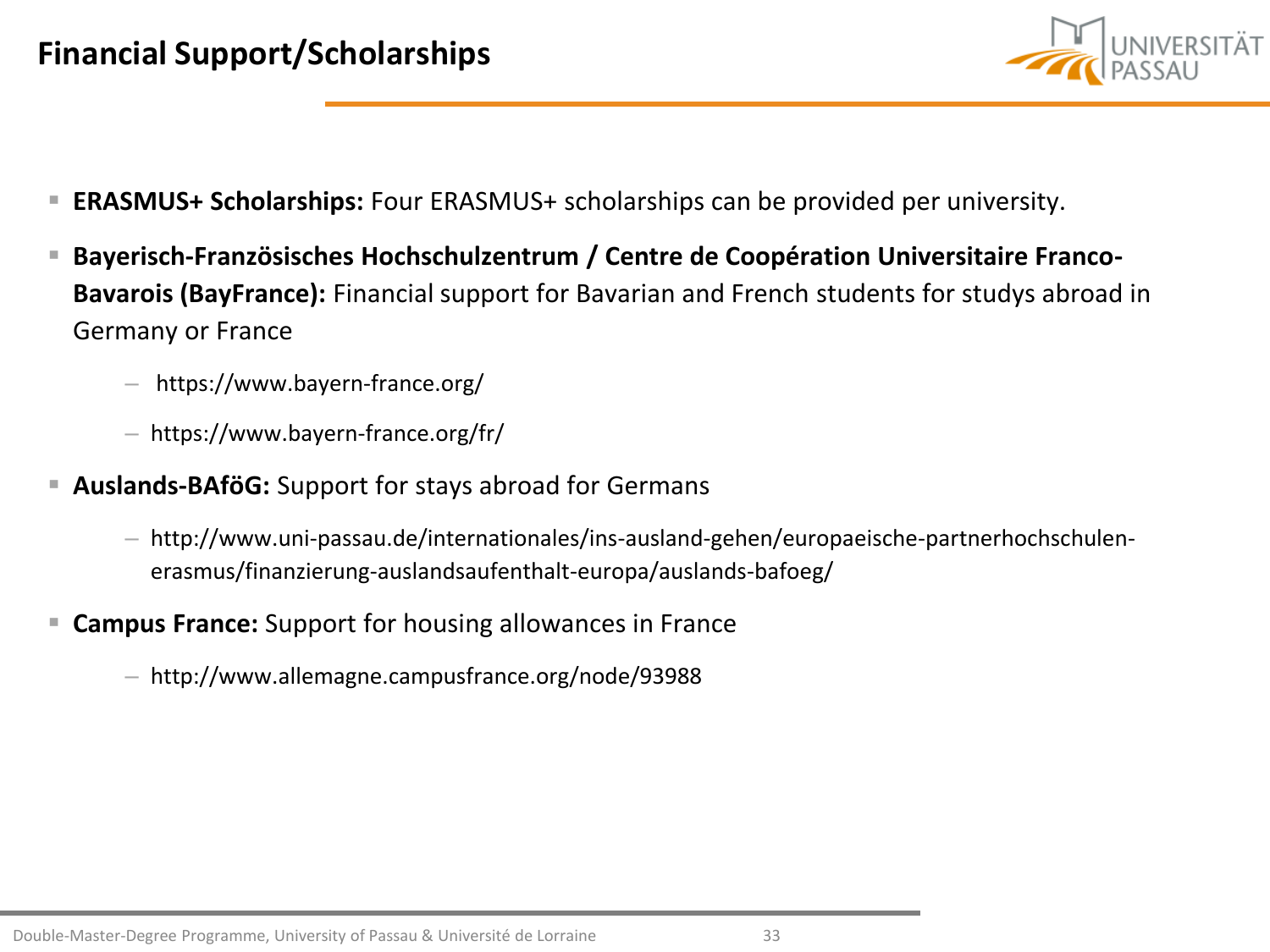<span id="page-33-0"></span>



[General Information about](#page-2-0) the Double Degree Program

[Station 1: University of](#page-6-0) Passau

[Station 2: Université](#page-12-0) de Lorraine

[Timeline and](#page-21-0) Application Process for Students from the University of Passau

[Timeline and](#page-27-0) Application Process for Students from the Université de Lorraine

[Student Fees, Costs](#page-30-0) and Scholarships

[Contact Information, Important](#page-33-0) Links, FAQ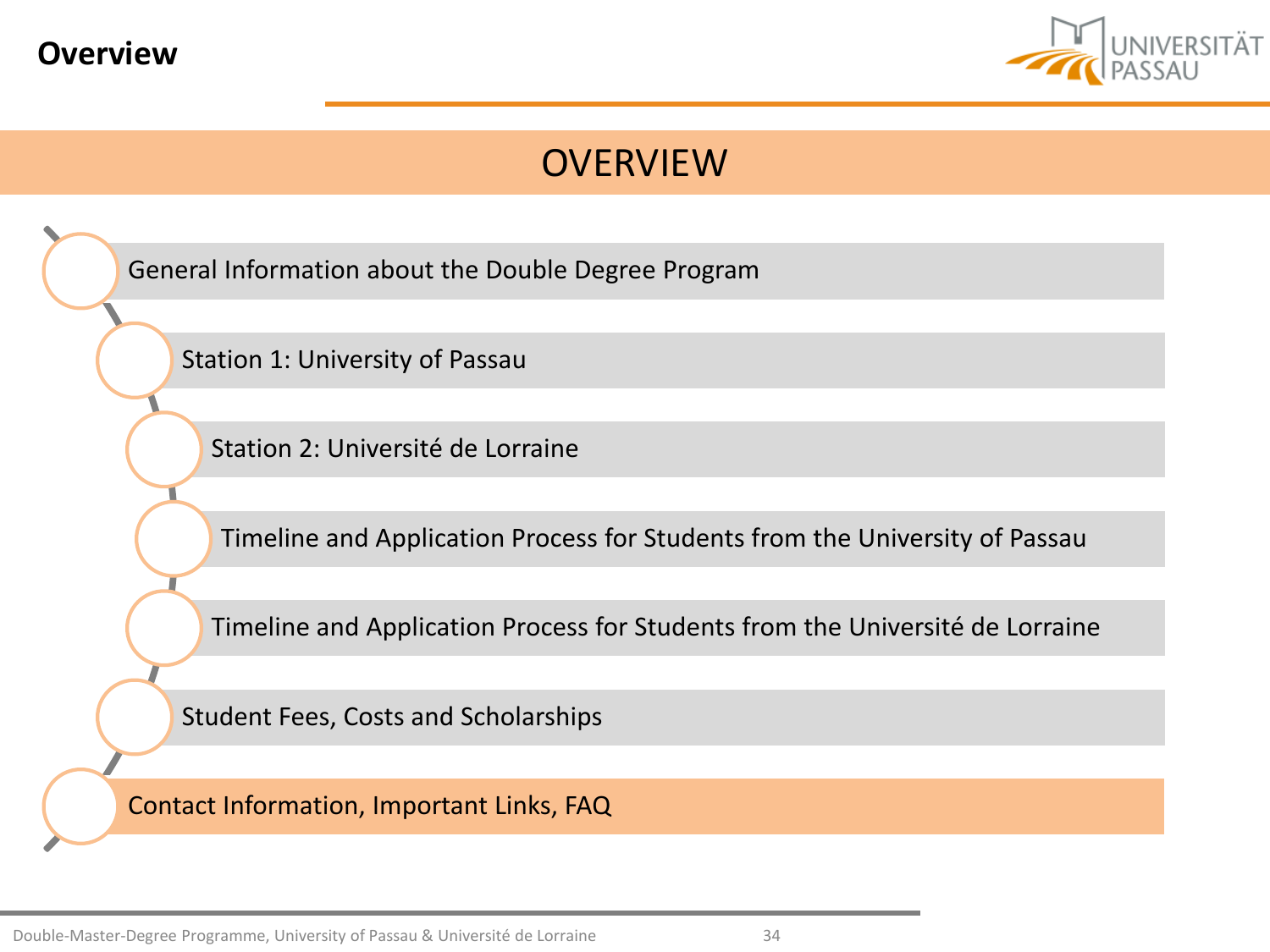### **Contact – University of Passau**





#### **Programme Coordinator, Academic Coordinator and Administrative Coordinator**

**Prof. Dr. Jan H. Schumann** Faculty of Business Administration and Economics

University of Passau Innstr. 27 94032 Passau

Email: sekretariat.schumann@uni-passau.de Phone: +49 851 509 2420 Fax: +49 851 509 2422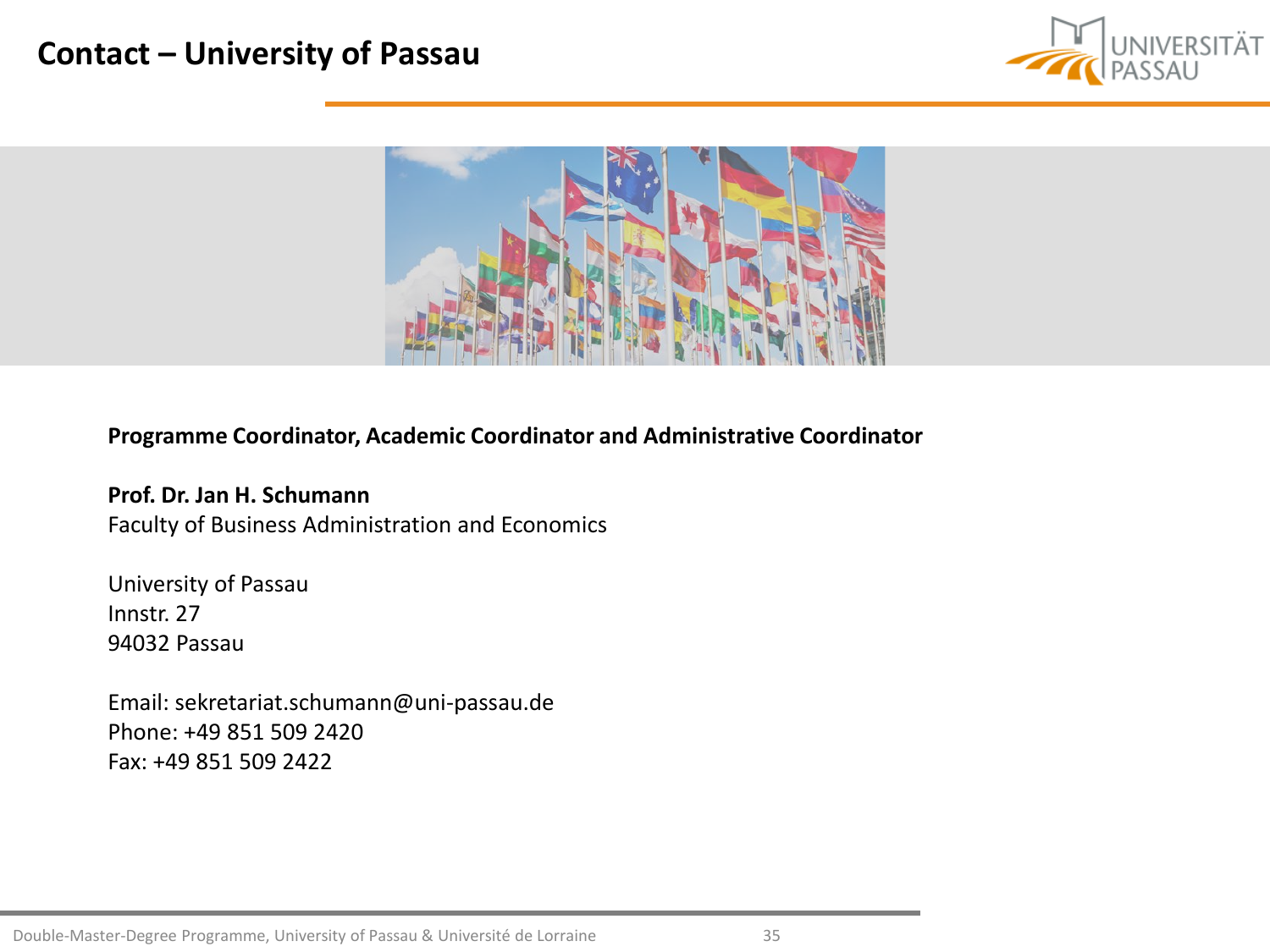### **Contact – Université de Lorraine**





#### **Programme Coordinator and Academic Coordinator**

**Prof. Dr. Sandrine Heitz-Spahn** IAE Metz School of Management - CEREFIGE

Metz Institute of Technology Université de Lorraine Ile du Saulcy 57 045 Metz Cedex (France)

Email: sandrine.spahn@univ-lorraine.fr Phone: +33 (0)3 87 31 51 30

#### **Administrative Coordinators**

#### **Laura François**

Faculty administrative coordinateur for International Affairs

Email : laura.francois@univ-lorraine.fr Phone : +33 3 72 74 88 74

#### **Marie Armbrust**

Email : marie.armbrust@univ-lorraine.fr Phone : +33 3 72 74 88 48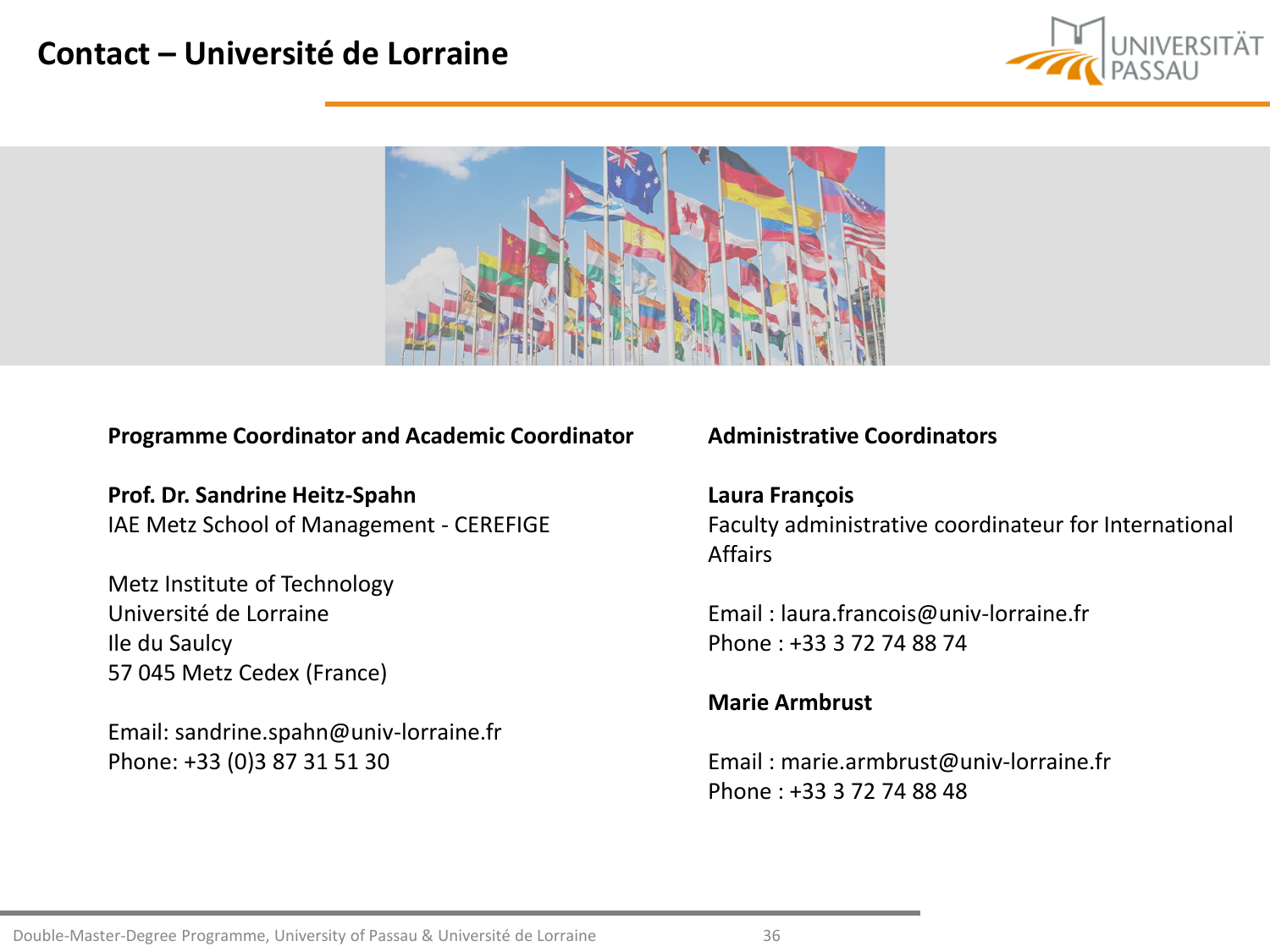

- Université de Lorraine, Metz
	- Homepage: <http://www.univ-lorraine.fr/>
	- International Office:<http://www.univ-lorraine.fr/content/contacts>
	- [Academic calendar: http://www.univ-lorraine.fr/formation/votre-calendrier](http://www.univ-lorraine.fr/formation/votre-calendrier-universitaire)universitaire
- International Office of the University of Passau
	- **For students of the Université de Lorraine**: Request for accommodation search [assistance: http://www.uni-passau.de/en/international/coming-to-passau/getting](http://www.uni-passau.de/en/international/coming-to-passau/getting-settled/accommodation/)settled/accommodation/
	- **For students of the Université de Lorraine**: Online registration at the University of [Passau: http://www.uni-passau.de/en/international/coming-to-passau/information-for](http://www.uni-passau.de/en/international/coming-to-passau/information-for-new-students/applications/exchange-students/)new-students/applications/exchange-students/
	- Database of partner universities: <https://passau.moveon4.de/publisher/1/deu>
	- [General information about studying abroad: http://www.uni](http://www.uni-passau.de/internationales/ins-ausland-gehen/)passau.de/internationales/ins-ausland-gehen/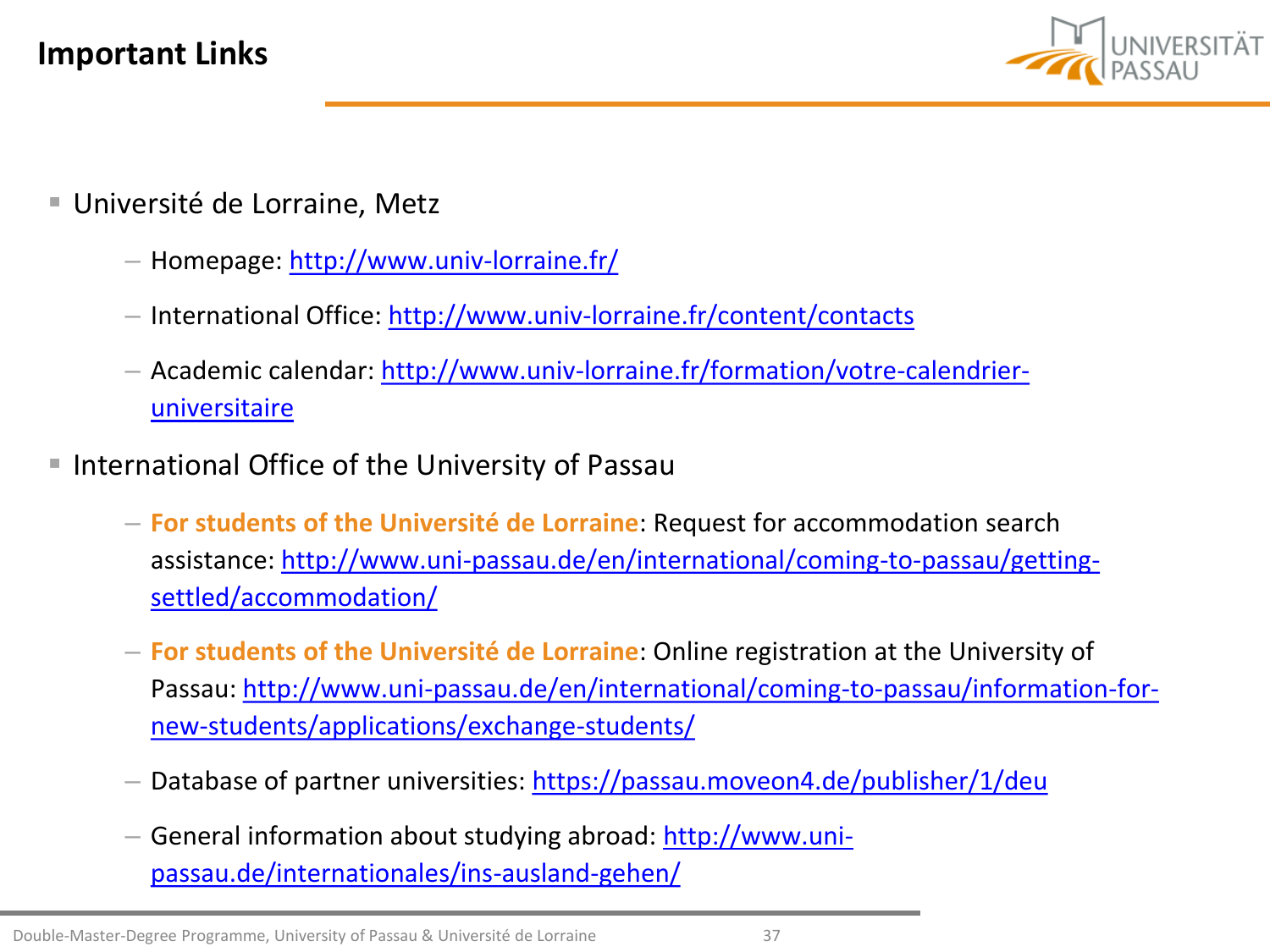

### **Is the Abitur in French sufficient proof of language proficiency?**



Yes, the Abitur in French is a sufficient proof of language proficiency. If necessary, you will have to take a language training in France.